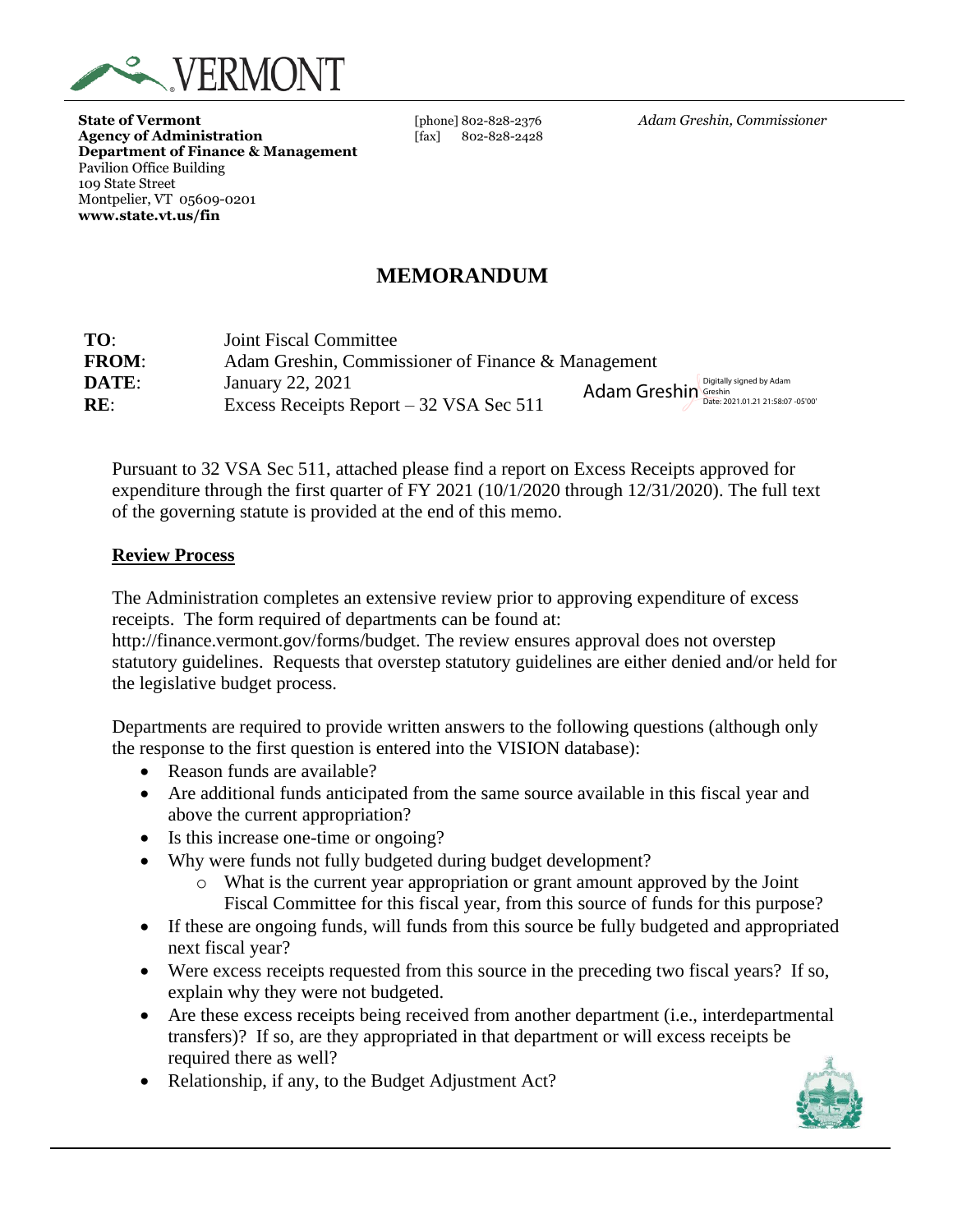- Can excess receipts be used to reduce the expenditure of State funds?
- **Will excess receipts establish or increase the scope of a program, committing the State at any time to expend State funds?** [The form notes that in such instances, legislative approval is required.]
- For what, specifically, will excess receipts be used? What is the impact on programs if this excess receipt request is not approved?
- Are any of the excess receipts to be used for your department's administrative staff or operating expenses? If so, explain.
- Do the excess receipts have a matching fund requirement? If so, in which budget is the match found?
- If excess receipts are earned federal receipts, are the excess receipts being spent in the same (federal) program where they are earned? If not, explain.
- Have the excess receipts been received and deposited? If not, what date are funds expected?
- If approved, when will the expenditure first occur?

The VISION entry normally includes only the response to the first question – why are additional receipts available? However, for any individual Excess Receipt Request, the paper copy of the form with the full department response can be provided.

### **Broad Categories of Excess Receipt Requests**

Requests for expenditure of excess receipts generally fall into several broad categories:

**Coronavirus Relief Fund**: This category temporarily exists to capture the expenses eligible for reimbursement under the U.S. Treasury's guidelines for the Coronavirus Relief Fund established under Sec. 5001 of the Coronavirus Aid, Relief and Economic Security (CARES) Act, Public Law 116-136 of 2020. An addendum with additional categories based on CRF activity within the past quarter is also attached.

**FEMA Interdepartmental Transfer Fund**: This category temporarily exists to capture the expenses eligible for reimbursement by the Federal Emergency Management Agency under the 2020 Coronavirus Pandemic.

**Other COVID-19 Related:** This category temporarily exists to capture receipts received related to the 2020 Coronavirus Pandemic.

**Federal Funds**: Departments estimate their likely federal receipts in the fall for the upcoming budget year, meaning the estimate is as much as nine-months old at the start of the budget year, and another 12 months older by the end of the budgeted fiscal year. Interim developments may mean the budgeted federal spending authority is insufficient, either because the federal award for an existing grant has been increased or spending authority from grants from earlier federal fiscal years can be used in the current year. Additionally, extraordinary events – such as the federal American Recovery and Reinvestment Act (ARRA) or federal aid to Vermont due to Tropical Storm Irene – may cause large, unanticipated spikes in federal receipts.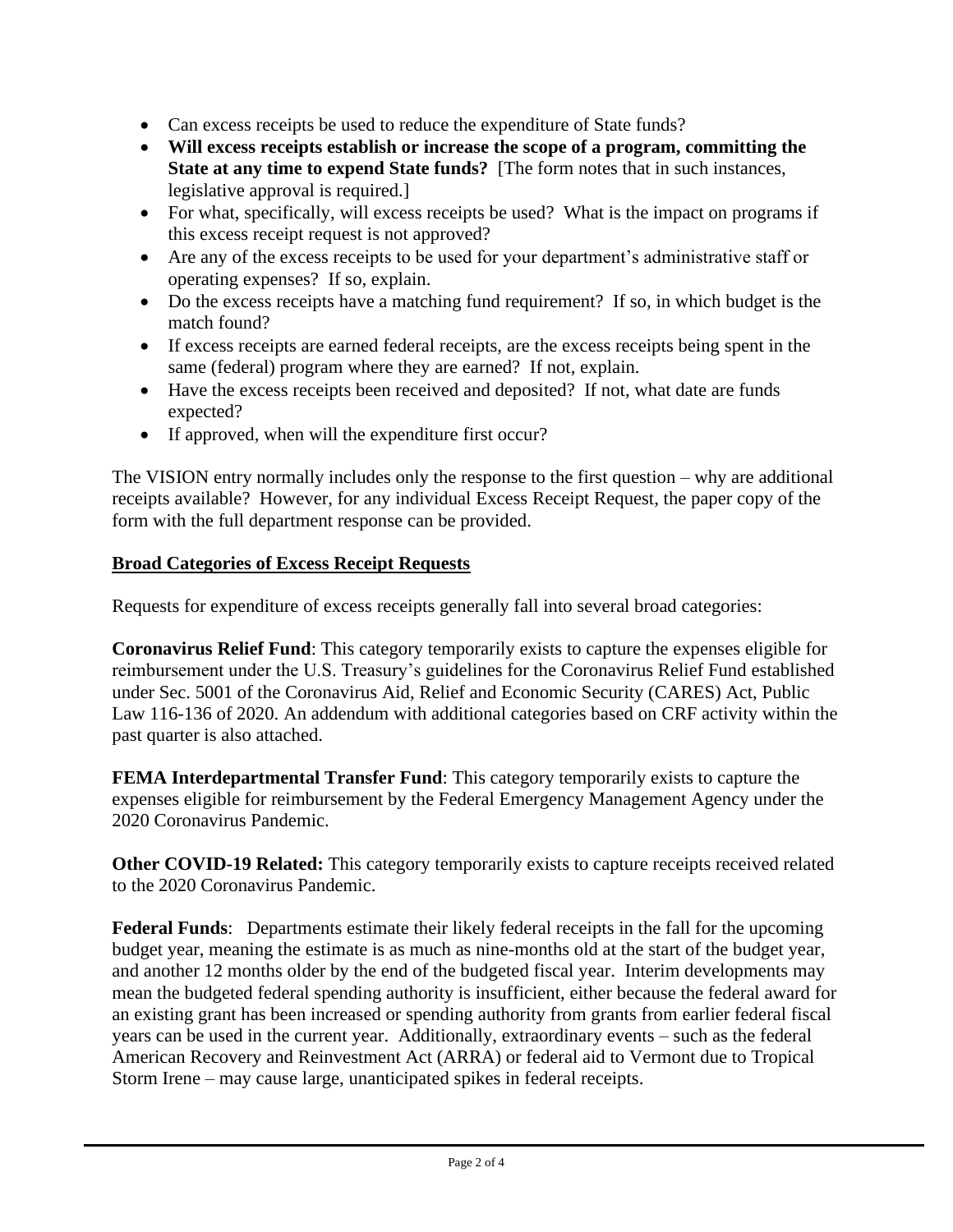**Interdepartmental Transfers**: It is not uncommon for one department within state government ("Department A") to purchase services from another department ("Department B"). In that instance, Department A budgets these expenditures just as they would any other type of expenditure: by type of expenditure and by the source of revenue that will fund these expenditures. Department B also budgets these expenditures, and identifies the source of revenue as "interdepartmental transfers." This process results in a small amount of "doublebooking" of spending authority but ensures that both departments have the necessary spending authority. In many cases, at the time of budget development, Department A has not yet decided from where to purchase the services in question, so Department B does not budget the interdepartmental transfer revenues. When Department A moves forward to contract for services with Department B after the budget has closed, then Department B must request an Excess Receipts approval for the additional spending authority to perform the services.

**Other**: Over 200 special funds exist under State law in which are deposited fees, user charges, penalties, specified taxes, etc. Departments estimate how much they will collect each year for each of these special funds, and base their spending plans accordingly. Actual collections may be higher than the original budget. Excess receipts may also be used in an instance where prioryear special fund spending authority was not utilized and needs to be created again in the subsequent year (similar to a carry-forward). In addition to restrictions in the excess receipts statute, each special fund has its own statutory restrictions that put guardrails around the use of special fund revenues.

### **Attached Report:**

The attached report is a cumulative list of approved excess receipt requests for the first quarter of the current fiscal year. It includes ALL the data entered in VISION for that transaction, including:

- Transaction date
- Appropriation name and "DeptID"
- Agency/Department name
- Fund source name and fund number
- Amount
- Comments in response to the question: "Why are funds available?" (VISION allows for a limited number of characters per cell entry.)

The data are sorted into the three broad categories of requests discussed above.

## **Governing Statute:**

## *32 V.S.A. § 511. EXCESS RECEIPTS*

*If any receipts including federal receipts exceed the appropriated amounts, the receipts may be allocated and expended on the approval of the Commissioner of Finance and Management. If, however, the expenditure of those receipts will establish or increase the scope of the program, which establishment or increase will at any time commit the State to the expenditure of State funds, they may only be expended upon the approval of the General Assembly. Excess federal receipts, whenever possible, shall be utilized to reduce the expenditure of State funds. The*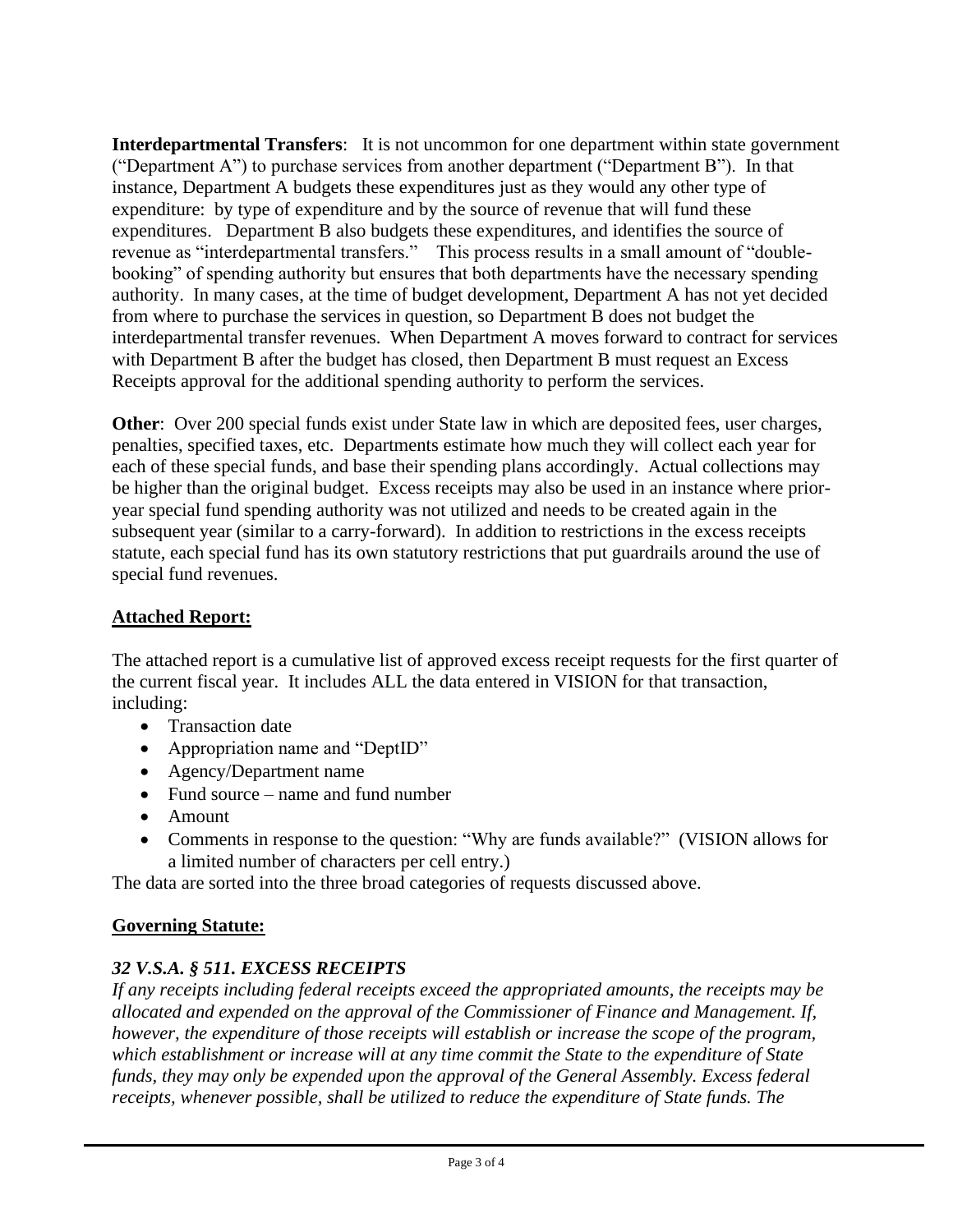*Commissioner of Finance and Management shall report to the Joint Fiscal Committee quarterly with a cumulative list and explanation of the allocation and expenditure of such excess receipts.*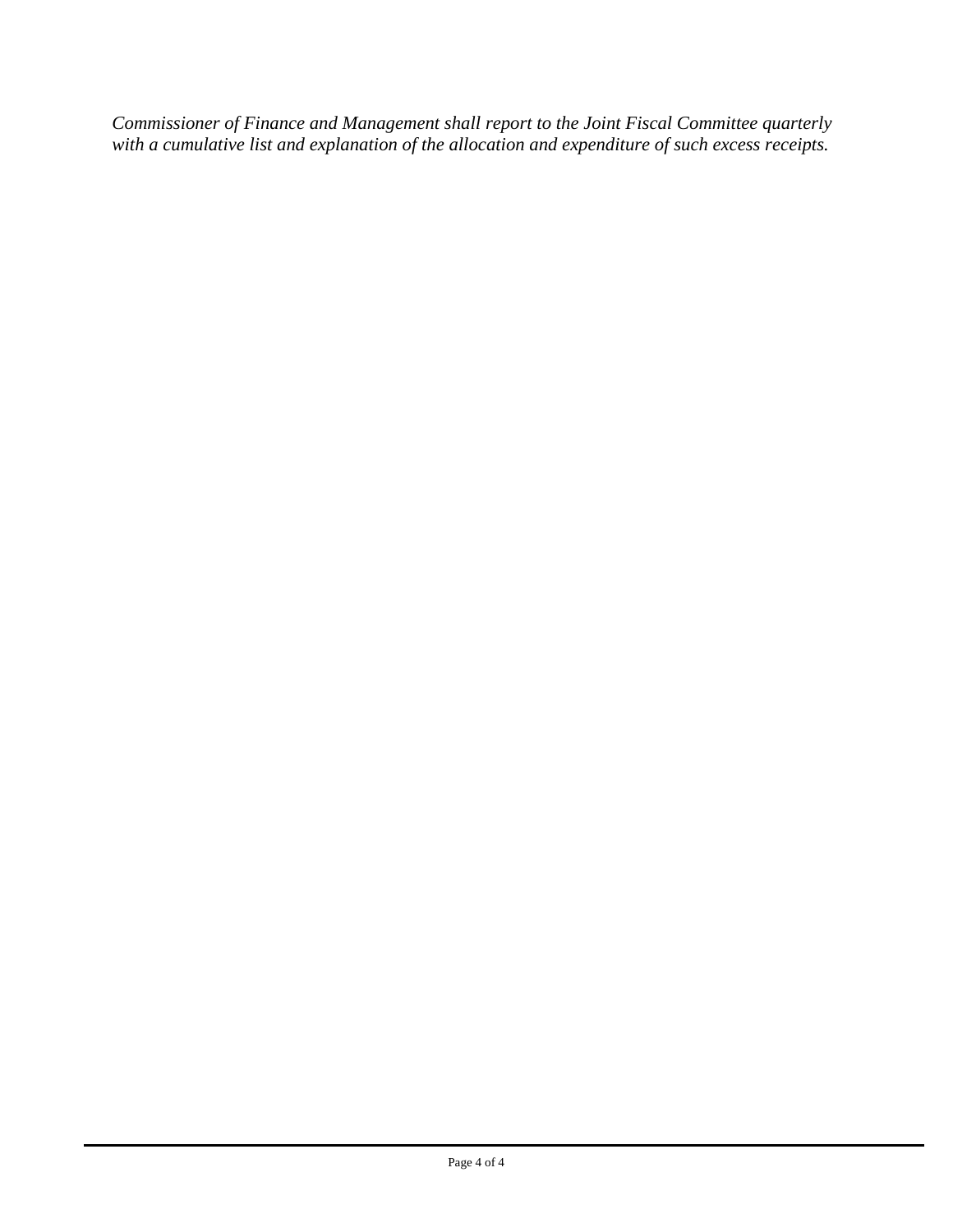| <b>Agency/Dept Name</b>                         | Appropriation Name Appropriatio        |                       |  | <b>Fund Fund Name</b>                  | <b>AmountlComments</b>                                                                                                                                                                                                                                     |
|-------------------------------------------------|----------------------------------------|-----------------------|--|----------------------------------------|------------------------------------------------------------------------------------------------------------------------------------------------------------------------------------------------------------------------------------------------------------|
|                                                 |                                        | n Deptid Date         |  |                                        |                                                                                                                                                                                                                                                            |
| Agency of Digital Services Comm & Info          | Technology                             | 1105500000 12/29/2020 |  | 22045 CRF - Coronavirus Relief<br>Fund | 250,263 COVID-The additional \$250,263 for the ADS<br>appropriation was approved by the Joint Fiscal<br>Committee on December 21, 2020. This additional<br>amount was approved for ADS staff time and MTX<br>contractor time for W-9 compliance.           |
| <b>Children and Families</b>                    | DCF-Vulnerable<br>Populations          | 3440892105 12/28/2020 |  | 22045 CRF - Coronavirus Relief<br>Fund | 1,300,000 COVID-The additional \$250,000 for Supplemental<br>Foster Care Payments and \$1,300,000 for<br>Vulnerable Populations (supplemental payments<br>for the Reach Up population) was approved by the<br>Joint Fiscal Committee on December 21, 2020. |
| <b>Children and Families</b>                    | <b>Supplemental Foster</b><br>Care Pmt | 3440892107 12/28/2020 |  | 22045 CRF - Coronavirus Relief<br>Fund | 250,000 COVID-The additional \$250,000 for Supplemental<br>Foster Care Payments and \$1,300,000 for<br>Vulnerable Populations (supplemental payments<br>for the Reach Up population) was approved by the<br>Joint Fiscal Committee on December 21, 2020.   |
| Auditor of Accounts' Office Auditor of Accounts |                                        | 1250010000 12/22/2020 |  | 22045 CRF - Coronavirus Relief<br>Fund | 15,898 COVID-Coronavirus Relief Funds                                                                                                                                                                                                                      |
| Labor                                           | VT Department of<br>Labor              | 4100500000 12/22/2020 |  | 22045 CRF - Coronavirus Relief<br>Fund | (1,723,628) COVID-\$1,723,628.04 from the VT Depaftment of<br>Labor appropriation may be reversed and used for<br>other statewide needs. These funds reverse ven in<br>ER00001129.                                                                         |
| <b>Transportation Agency</b>                    | AOT - COVID19                          | 8100007000 12/22/2020 |  | 22045 CRF - Coronavirus Relief<br>Fund | 1,065,000 COVID-The additional \$1,065,000 for the AOT -<br>COVID19 deptId was approved by the Joint Fiscal<br>Committee on December 21, 2020.                                                                                                             |
| Public Service Department Regulation & Energy   | Efficiency                             | 2240000000 12/21/2020 |  | 22045 CRF - Coronavirus Relief<br>Fund | 300,000 COVID-The additional \$300,000 for the Public<br>Service appropriation was approved by the Joint<br>Fiscal Committee on December 21, 2020. This<br>additional amount was approved for water/sewer<br>arrearages.                                   |
| <b>Mental Health</b>                            | <b>Mental Health</b>                   | 3150070000 12/17/2020 |  | 22045 CRF - Coronavirus Relief<br>Fund | (205,718) COVID-Use of the CRF by the DMH Mental Health<br>appropriation must be reversed due to the<br>disallowance of CRF for indirect costs pursuant to<br>the US Treasury's guidance issued on 9/2/2020.                                               |
| Human Services Agency                           | Secretary's Office<br>Admin Costs      | 3400001000 12/17/2020 |  | 22045 CRF - Coronavirus Relief<br>Fund | (460,101) COVID-Use of the CRF by the AHS Secretary's<br>Office Admin Costs appropriation must be<br>reversed due to the disallowance of CRF for<br>indirect costs pursuant to the US Treasury's<br>guidance issued on 9/2/2020.                           |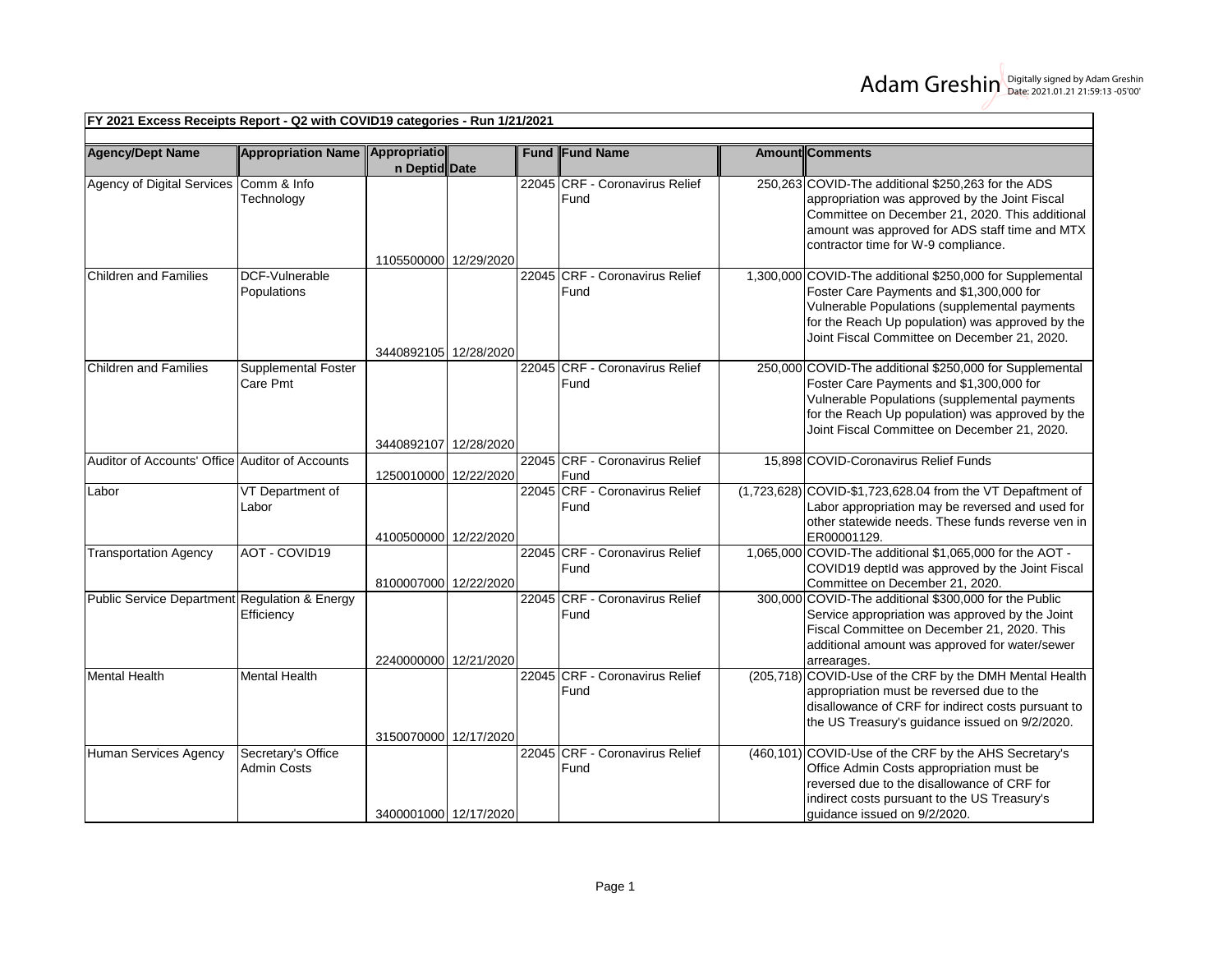| Vermont Health Access        | <b>DVHA</b>             |                       |  | 22045 CRF - Coronavirus Relief | (808,955) COVID-Use of the CRF by the DVHA Admin.          |
|------------------------------|-------------------------|-----------------------|--|--------------------------------|------------------------------------------------------------|
|                              |                         |                       |  | Fund                           | appropriation must be reversed due to the                  |
|                              |                         |                       |  |                                | disallowance of CRF for indirect costs pursuant to         |
|                              |                         |                       |  |                                | the US Treasury's guidance issued on 9/2/2020.             |
|                              |                         | 3410010000 12/17/2020 |  |                                |                                                            |
| Vermont Health Access        | <b>DVHA</b>             |                       |  | 22045 CRF - Coronavirus Relief | (331,095) COVID-Use of the CRF by the DVHA Admin.          |
|                              |                         |                       |  | Fund                           | appropriation must be reversed due to the                  |
|                              |                         |                       |  |                                | disallowance of CRF for indirect costs pursuant to         |
|                              |                         |                       |  |                                | the US Treasury's guidance issued on 9/2/2020.             |
|                              |                         | 3410010000 12/17/2020 |  |                                |                                                            |
| Vermont Department of        | Administration          |                       |  | 22045 CRF - Coronavirus Relief | (1,497,547) COVID-Use of the CRF by the VDH appropriations |
| Health                       |                         |                       |  | Fund                           | must be reversed due to the disallowance of CRF            |
|                              |                         |                       |  |                                | for indirect costs pursuant to the US Treasury's           |
|                              |                         |                       |  |                                | guidance issued on 9/2/2020.                               |
|                              |                         | 3420010000 12/17/2020 |  |                                |                                                            |
| Vermont Department of        | <b>Public Health</b>    |                       |  | 22045 CRF - Coronavirus Relief | (1,451,825) COVID-Use of the CRF by the VDH appropriations |
| Health                       | Appropriation           |                       |  | Fund                           | must be reversed due to the disallowance of CRF            |
|                              |                         |                       |  |                                | for indirect costs pursuant to the US Treasury's           |
|                              |                         |                       |  |                                | guidance issued on 9/2/2020.                               |
|                              |                         | 3420021000 12/17/2020 |  |                                |                                                            |
| Vermont Department of        | Alcohol & Drug Abuse    |                       |  | 22045 CRF - Coronavirus Relief | (154,474) COVID-Use of the CRF by the VDH appropriations   |
| Health                       |                         |                       |  | Fund                           | must be reversed due to the disallowance of CRF            |
|                              |                         |                       |  |                                | for indirect costs pursuant to the US Treasury's           |
|                              |                         |                       |  |                                | guidance issued on 9/2/2020.                               |
|                              |                         | 3420060000 12/17/2020 |  |                                |                                                            |
| <b>Children and Families</b> | DCFS Admin &            |                       |  | 22045 CRF - Coronavirus Relief | (740,524) COVID-Use of the CRF by DCF appropriations       |
|                              | <b>Support Services</b> |                       |  | Fund                           | must be reversed due to the disallowance of CRF            |
|                              |                         |                       |  |                                | for indirect costs pursuant to the US Treasury's           |
|                              |                         | 3440010000 12/17/2020 |  |                                | guidance issued on 9/2/2020.                               |
| Children and Families        | DCFS - Family           |                       |  | 22045 CRF - Coronavirus Relief | (44,504) COVID-Use of the CRF by DCF appropriations        |
|                              | <b>Services</b>         |                       |  | Fund                           | must be reversed due to the disallowance of CRF            |
|                              |                         |                       |  |                                | for indirect costs pursuant to the US Treasury's           |
|                              |                         | 3440020000 12/17/2020 |  |                                | quidance issued on 9/2/2020.                               |
| Children and Families        | <b>DCFS - Child</b>     |                       |  | 22045 CRF - Coronavirus Relief | (79,350) COVID-Use of the CRF by DCF appropriations        |
|                              | Development             |                       |  | Fund                           | must be reversed due to the disallowance of CRF            |
|                              |                         |                       |  |                                | for indirect costs pursuant to the US Treasury's           |
|                              |                         | 3440030000 12/17/2020 |  |                                | guidance issued on 9/2/2020.                               |
| Children and Families        | DCFS - Child Support    |                       |  | 22045 CRF - Coronavirus Relief | (33,677) COVID-Use of the CRF by DCF appropriations        |
|                              | <b>Services</b>         |                       |  | Fund                           | must be reversed due to the disallowance of CRF            |
|                              |                         |                       |  |                                | for indirect costs pursuant to the US Treasury's           |
|                              |                         | 3440040000 12/17/2020 |  |                                | guidance issued on 9/2/2020.                               |
| <b>Children and Families</b> | DCFS - OEO Ofc of       |                       |  | 22045 CRF - Coronavirus Relief | (11,363) COVID-Use of the CRF by DCF appropriations        |
|                              | Economic Opp            |                       |  | Fund                           | must be reversed due to the disallowance of CRF            |
|                              |                         |                       |  |                                | for indirect costs pursuant to the US Treasury's           |
|                              |                         | 3440100000 12/17/2020 |  |                                | guidance issued on 9/2/2020.                               |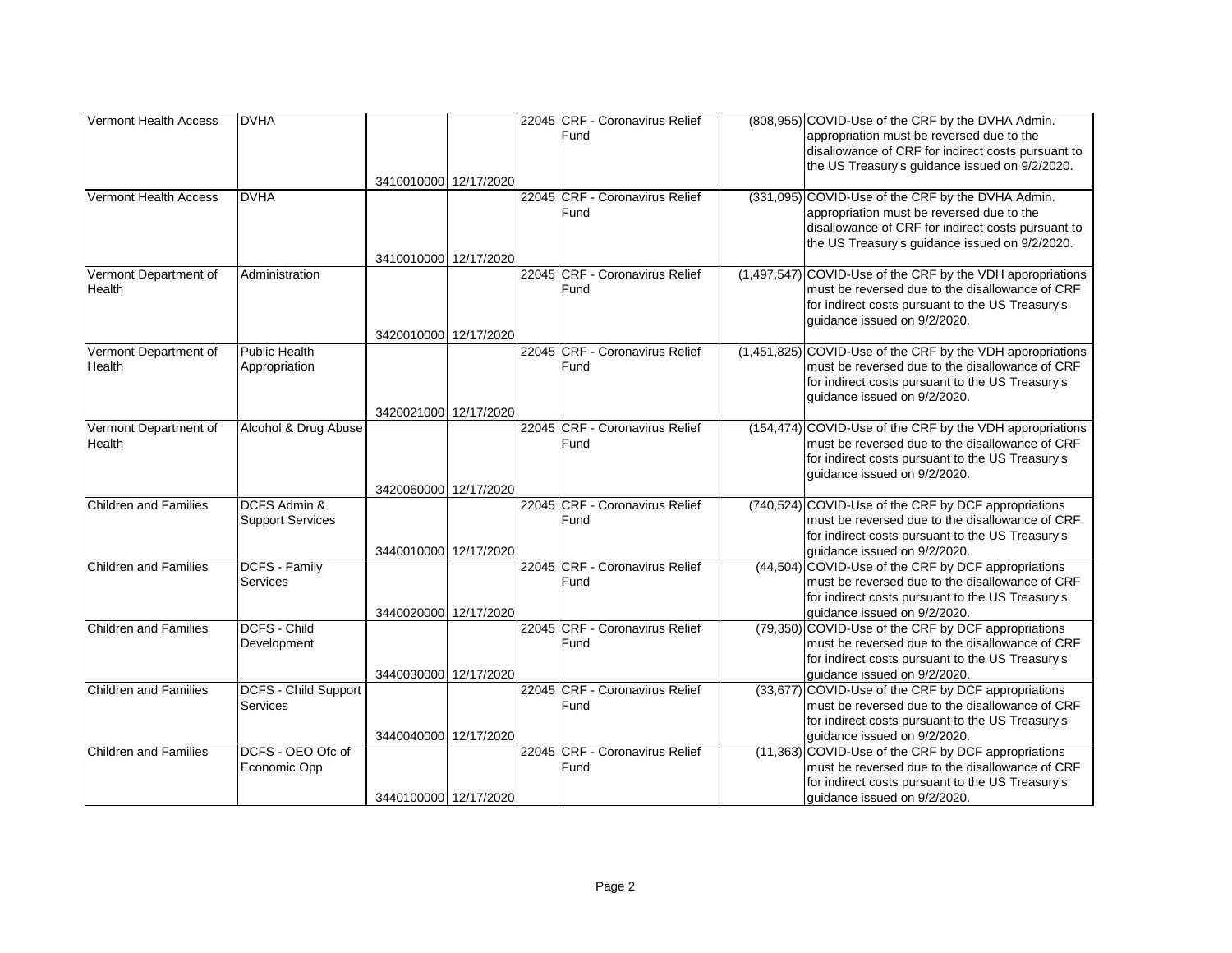| Disabilities Aging Ind.                  | Administration &          |                       |  | 22045 CRF - Coronavirus Relief | (132,478) COVID-Use of the CRF by the DAIL Admin. &       |
|------------------------------------------|---------------------------|-----------------------|--|--------------------------------|-----------------------------------------------------------|
| Living                                   | Support                   |                       |  | Fund                           | Support appropriation must be reversed due to the         |
|                                          |                           |                       |  |                                | disallowance of CRF for indirect costs pursuant to        |
|                                          |                           |                       |  |                                | the US Treasury's guidance issued on 9/2/2020.            |
|                                          |                           | 3460010000 12/17/2020 |  |                                |                                                           |
| Corrections                              | Correc-Correctional       |                       |  | 22045 CRF - Coronavirus Relief | 5,142,656 COVID-Use of the CRF by the DOC-Correctional    |
|                                          | Services                  |                       |  | Fund                           | Svcs will be made avai via offsetting ERRs for the        |
|                                          |                           |                       |  |                                | AHS-CO, DVHA, VDH, DMH, DCF and DAIL due                  |
|                                          |                           |                       |  |                                | to the disallowance of CRF for indirect costs for         |
|                                          |                           |                       |  |                                | those depts, pursuant to the US Treasury's                |
|                                          |                           | 3480004000 12/17/2020 |  |                                | guidance issued on 9/2/2020.                              |
| Commerce & Communty                      | <b>ACCD-Emerg Econ</b>    |                       |  | 22045 CRF - Coronavirus Relief | 11,500,000 COVID-The additional \$400,000 for the ACCD    |
| Dev Agency                               | <b>Relief Grant</b>       |                       |  | Fund                           | CRF one-time Dept for Southeastern Vt Comm                |
|                                          |                           |                       |  |                                | Action and the additional \$11,500,000 for the            |
|                                          |                           |                       |  |                                | ACCD CRF one-time DeptId for emergency                    |
|                                          |                           |                       |  |                                | economic relief grants were approved by the Joint         |
|                                          |                           | 7100892101 12/17/2020 |  |                                | Fiscal Committee on December 15, 2020,                    |
| Commerce & Communty                      | <b>ACCD</b> - Grant to SE |                       |  | 22045 CRF - Coronavirus Relief | 400,000 COVID-The additional \$400,000 for the ACCD       |
| Dev Agency                               | VT Comm Actn              |                       |  | Fund                           | CRF one-time Dept for Southeastern Vt Comm                |
|                                          |                           |                       |  |                                | Action and the additional \$11,500,000 for the            |
|                                          |                           |                       |  |                                | ACCD CRF one-time DeptId for emergency                    |
|                                          |                           |                       |  |                                | economic relief grants were approved by the Joint         |
|                                          |                           | 7100892106 12/17/2020 |  |                                | Fiscal Committee on December 15, 2020,                    |
| Military                                 | MIL Admin/TAGO            |                       |  | 22045 CRF - Coronavirus Relief | 975,000 COVID-The additional \$975,000 for the Miliatry - |
|                                          |                           |                       |  | Fund                           | Administration deptId for additional National             |
|                                          |                           |                       |  |                                | Guards activities thru December 30th was                  |
|                                          |                           |                       |  |                                | approved by the Joint Fiscal Committee on                 |
|                                          |                           | 2150010000 12/15/2020 |  |                                | December 9, 2020.                                         |
| Agriculture, Food&Mrkts                  | AGR-COVID-19              |                       |  | 22045 CRF - Coronavirus Relief | 250,000 COVID-The additional \$250,000 for the AAFM       |
| Agency                                   | <b>Working Lands</b>      |                       |  | Fund                           | CRF one-time deptId for Working Lands was                 |
|                                          |                           |                       |  |                                | approved by the Joint Fiscal Committee on                 |
|                                          |                           | 2200892103 12/15/2020 |  |                                | December 15, 2020.                                        |
| Human Services Agency                    | AHS - Hazard Pay          |                       |  | 22045 CRF - Coronavirus Relief | 2,100,000 COVID-CARES Act - P.L. 116-136, Section 5001.   |
|                                          | grants                    |                       |  | Fund                           | JFC 12/9/20 approved plan. Funds will be used to          |
|                                          |                           |                       |  |                                | supplement the appropriation found in Act 154             |
|                                          |                           |                       |  |                                | Sec.B.1121.2 for the Front-Line Employees Hazard          |
|                                          |                           | 3400892108 12/15/2020 |  |                                | Pay Grant Program.                                        |
| Natural Resources Board                  | Natural Resources         |                       |  | 22045 CRF - Coronavirus Relief | (52,405) COVID-\$52,405.46 from the NRB appropriation     |
|                                          | <b>Board</b>              |                       |  | Fund                           | may be reversed and used for other statewide              |
|                                          |                           |                       |  |                                | needs. These funds reverse approval previously            |
|                                          |                           | 6215000000 12/15/2020 |  |                                | given in ER00001131.                                      |
| Human Resources-Gov'tal <b>PERSONNEL</b> |                           |                       |  | 22045 CRF - Coronavirus Relief | (145,000) COVID-\$162,000.00 from the DHR Personnel       |
|                                          | <b>OPERATIONS</b>         |                       |  | Fund                           | Operations and VTHR Operations appropriations             |
|                                          |                           |                       |  |                                | may be reversed and used for other statewide              |
|                                          |                           |                       |  |                                | needs. These funds reverse approval previously            |
|                                          |                           | 1120010000 12/11/2020 |  |                                | given in ER00001139.                                      |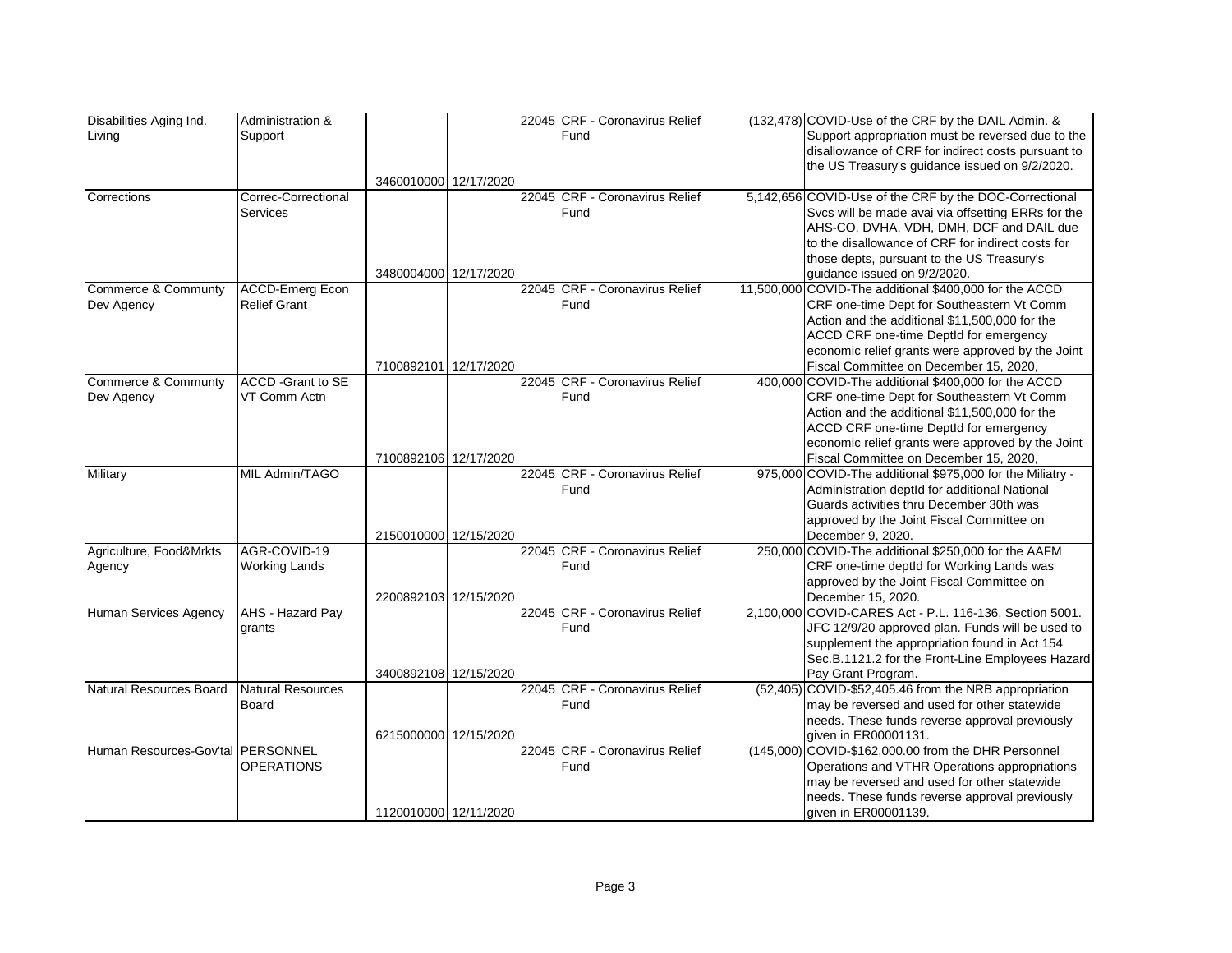| Human Resources-Gov'tal DHR - VTHR |                                |                       |  | 22045 CRF - Coronavirus Relief | (17,000) COVID-\$162,000.00 from the DHR Personnel                                             |
|------------------------------------|--------------------------------|-----------------------|--|--------------------------------|------------------------------------------------------------------------------------------------|
|                                    | Operations                     |                       |  | Fund                           | Operations and VTHR Operations appropriations                                                  |
|                                    |                                |                       |  |                                | may be reversed and used for other statewide                                                   |
|                                    |                                |                       |  |                                | needs. These funds reverse approval previously                                                 |
|                                    |                                | 1120080000 12/11/2020 |  |                                | given in ER00001139.                                                                           |
| Human Resources-Prop               | <b>Employee Benefits &amp;</b> |                       |  | 22045 CRF - Coronavirus Relief | (70,000) COVID-\$70,000.00 from the DHR Employee                                               |
|                                    | Wellness                       |                       |  | Fund                           | Benefits appropriation may be reversed and used                                                |
|                                    |                                |                       |  |                                | for other statewide needs. These funds reverse                                                 |
|                                    |                                |                       |  |                                | approval previously given in ER00001140.                                                       |
|                                    | <b>BGS-Administrative</b>      | 1125000000 12/11/2020 |  | 22045 CRF - Coronavirus Relief |                                                                                                |
| Buildings & Gen Serv-<br>Gov'tal   | Services                       |                       |  | Fund                           | (26,200) COVID-\$33,149.43 from the BGS Administrative                                         |
|                                    |                                |                       |  |                                | Services and Engineering appropriations may be<br>reversed and used for other statewide needs. |
|                                    |                                |                       |  |                                | These funds reverse approval previously given in                                               |
|                                    |                                | 1150100000 12/11/2020 |  |                                | ER00001142.                                                                                    |
| Buildings & Gen Serv-              | <b>BGS-Engineering</b>         |                       |  | 22045 CRF - Coronavirus Relief | (7,449) COVID-\$33,149.43 from the BGS Administrative                                          |
| Gov'tal                            |                                |                       |  | Fund                           | Services and Engineering appropriations may be                                                 |
|                                    |                                |                       |  |                                | reversed and used for other statewide needs.                                                   |
|                                    |                                |                       |  |                                | These funds reverse approval previously given in                                               |
|                                    |                                | 1150300000 12/11/2020 |  |                                | ER00001142.                                                                                    |
| Natural Resources                  | "Admin., Management            |                       |  | 22045 CRF - Coronavirus Relief | (15,704) COVID-\$15,704 from the ANR Admin,                                                    |
| Agency                             | & Planning                     |                       |  | Fund                           | Management & Planning appropriation may be                                                     |
|                                    |                                |                       |  |                                | reversed and used for other statewide needs.                                                   |
|                                    |                                |                       |  |                                | These funds reverse approval previously given in                                               |
|                                    |                                | 6100010000 12/11/2020 |  |                                | ER00001130.                                                                                    |
| Fish & Wildlife                    | FW Support & Field             |                       |  | 22045 CRF - Coronavirus Relief | (86,327) COVID-\$86,327 from the FW Suport & Field                                             |
|                                    | Services                       |                       |  | Fund                           | Services appropriation may be reversed and                                                     |
|                                    |                                |                       |  |                                | usedfor other statewide needs. These funds                                                     |
|                                    |                                |                       |  |                                | reverse approval previously given in ER00001134.                                               |
|                                    |                                | 6120000000 12/11/2020 |  |                                |                                                                                                |
| Forests, Parks &                   | Forestry                       |                       |  | 22045 CRF - Coronavirus Relief | (200,000) COVID-\$200,000 from the FPR Forestry                                                |
| Recreation                         |                                |                       |  | Fund                           | appropriation may be reversed and used for other                                               |
|                                    |                                | 6130020000 12/11/2020 |  |                                | statewide needs. These funds reverse approval                                                  |
| Environmental                      | Management &                   |                       |  | 22045 CRF - Coronavirus Relief | previously given in ER00001135.<br>(500,000) COVID-\$500,000 from the DEC Management &         |
| Conservation                       | <b>Support Services</b>        |                       |  | Fund                           | Support Services appropriation may be                                                          |
|                                    |                                |                       |  |                                | reversedand used for other statewide needs.                                                    |
|                                    |                                |                       |  |                                | These funds reverse approval previously given in                                               |
|                                    |                                | 6140020000 12/11/2020 |  |                                | ER00001136.                                                                                    |
| Human Services Agency              | Secretary's Office             |                       |  | 22045 CRF - Coronavirus Relief | (843,205) COVID-\$843,205.47 from the AHS Secretary's                                          |
|                                    | <b>Admin Costs</b>             |                       |  | Fund                           | Office Admin Costs appropriations may be                                                       |
|                                    |                                |                       |  |                                | reversed and used for other statewide needs.                                                   |
|                                    |                                |                       |  |                                | These funds reverse approval previously given in                                               |
|                                    |                                | 3400001000 12/10/2020 |  |                                | ER00001122.                                                                                    |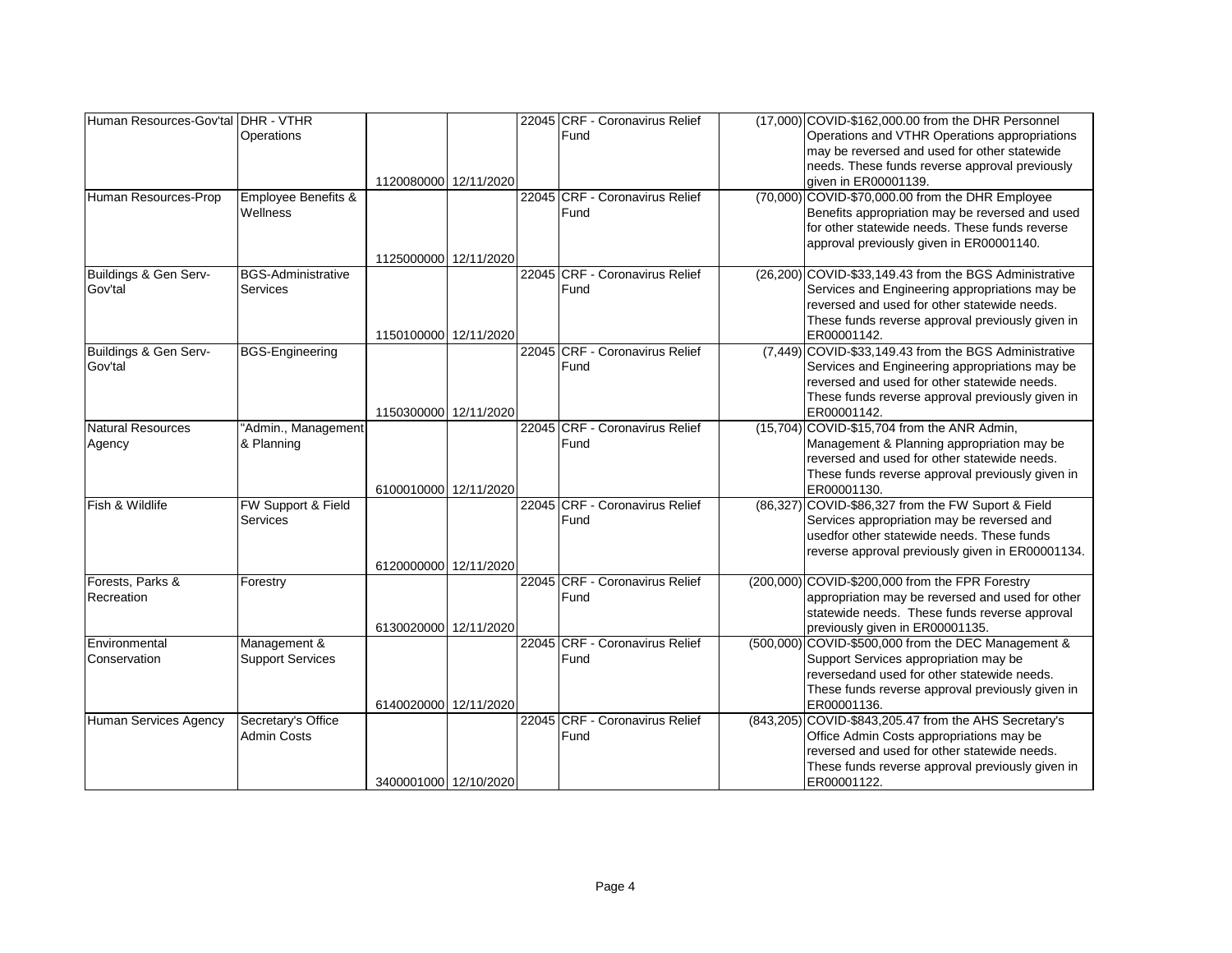| <b>Financial Regulation</b>  | Administration           |                       |           | 22045 CRF - Coronavirus Relief | (25,350) COVID-\$25,349.74 from the DFR administration                                          |
|------------------------------|--------------------------|-----------------------|-----------|--------------------------------|-------------------------------------------------------------------------------------------------|
|                              |                          |                       |           | Fund                           | appropriation may be reversed and used for other                                                |
|                              |                          |                       |           |                                | statewide needs. These funds reverse approval                                                   |
|                              |                          | 2210080000            | 12/8/2020 |                                | previously given in ER00001149.                                                                 |
| <b>Children and Families</b> | <b>DCFS Admin &amp;</b>  |                       |           | 22045 CRF - Coronavirus Relief | (233,744) COVID-\$1,320,641.27 from the DCF admin, CDD,                                         |
|                              | <b>Support Services</b>  |                       |           | Fund                           | OCS, and Woodside appropriations may be                                                         |
|                              |                          |                       |           |                                | reversed and used for other statewide needs,                                                    |
|                              |                          |                       |           |                                | including an adjustment to OEO. These funds                                                     |
|                              |                          |                       |           |                                | reverse approval previously given in ER00001126.                                                |
|                              |                          | 3440010000            | 12/7/2020 |                                |                                                                                                 |
| <b>Children and Families</b> | <b>DCFS - Child</b>      |                       |           | 22045 CRF - Coronavirus Relief | (623,081) COVID-\$1,320,641.27 from the DCF admin, CDD,                                         |
|                              | Development              |                       |           | Fund                           | OCS, and Woodside appropriations may be                                                         |
|                              |                          |                       |           |                                | reversed and used for other statewide needs,<br>including an adjustment to OEO. These funds     |
|                              |                          |                       |           |                                | reverse approval previously given in ER00001126.                                                |
|                              |                          | 3440030000            | 12/7/2020 |                                |                                                                                                 |
| <b>Children and Families</b> | DCFS - Child Support     |                       |           | 22045 CRF - Coronavirus Relief | (258,984) COVID-\$1,320,641.27 from the DCF admin, CDD,                                         |
|                              | Services                 |                       |           | Fund                           | OCS, and Woodside appropriations may be                                                         |
|                              |                          |                       |           |                                | reversed and used for other statewide needs.                                                    |
|                              |                          |                       |           |                                | including an adjustment to OEO. These funds                                                     |
|                              |                          |                       |           |                                | reverse approval previously given in ER00001126.                                                |
|                              |                          | 3440040000            | 12/7/2020 |                                |                                                                                                 |
| <b>Children and Families</b> | DCFS - OEO Ofc of        |                       |           | 22045 CRF - Coronavirus Relief | 49,120 COVID-\$1,320,641.27 from the DCF admin, CDD,                                            |
|                              | Economic Opp             |                       |           | Fund                           | OCS, and Woodside appropriations may be                                                         |
|                              |                          |                       |           |                                | reversed and used for other statewide needs,                                                    |
|                              |                          |                       |           |                                | including an adjustment to OEO. These funds                                                     |
|                              |                          |                       |           |                                | reverse approval previously given in ER00001126.                                                |
|                              |                          | 3440100000            | 12/7/2020 |                                |                                                                                                 |
| <b>Children and Families</b> | DCFS - Woodside          |                       |           | 22045 CRF - Coronavirus Relief | (253,952) COVID-\$1,320,641.27 from the DCF admin, CDD,                                         |
|                              | <b>Rehab Center</b>      |                       |           | Fund                           | OCS, and Woodside appropriations may be                                                         |
|                              |                          |                       |           |                                | reversed and used for other statewide needs,                                                    |
|                              |                          |                       |           |                                | including an adjustment to OEO. These funds<br>reverse approval previously given in ER00001126. |
|                              |                          | 3440120000            | 12/7/2020 |                                |                                                                                                 |
| <b>Human Services Agency</b> | <b>AHS-COVID Testing</b> |                       |           | 22045 CRF - Coronavirus Relief | 12,000,000 COVID-\$3.5M for building capacity for COVID                                         |
|                              |                          |                       |           | Fund                           | testing was approved by the JFC on 11/5/20. An                                                  |
|                              |                          |                       |           |                                | additional \$8.5M for building capacity for COVID                                               |
|                              |                          |                       |           |                                | testing was approved by the JFC on 11/5/20. Both                                                |
|                              |                          |                       |           |                                | approvals equal \$12M and will be spent from the                                                |
|                              |                          | 3400892110            | 12/3/2020 |                                | same appropriation.                                                                             |
| Vermont Health Access        | <b>DVHA</b>              |                       |           | 22045 CRF - Coronavirus Relief | 931,880 COVID-\$931,880 for VITL to reinforce the VHIE                                          |
|                              |                          |                       |           | Fund                           | between VDH and providers was approved by the                                                   |
|                              |                          |                       |           |                                | Joint Fiscal Committee on November 14, 2020.                                                    |
|                              |                          | 3410010000 11/23/2020 |           |                                |                                                                                                 |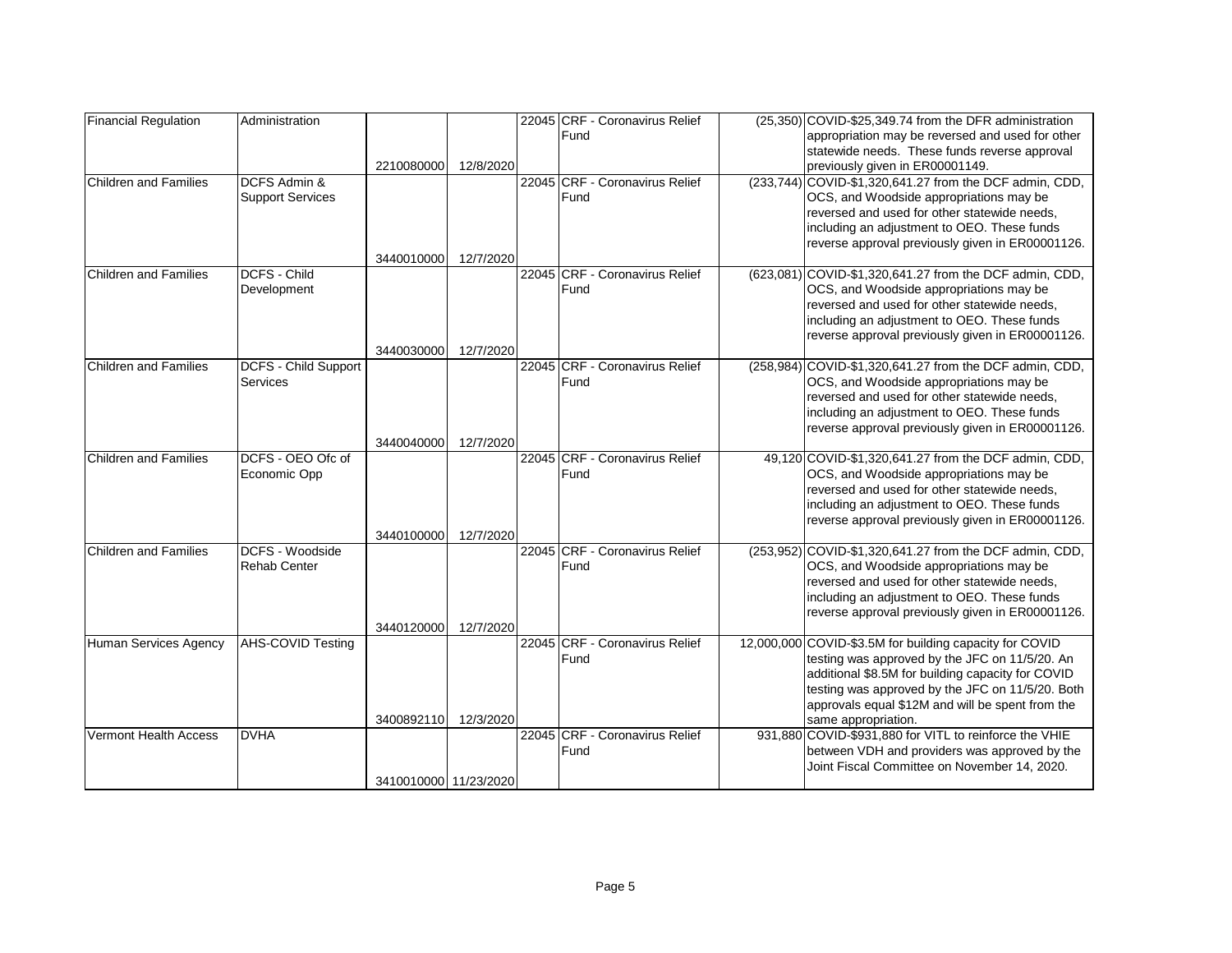| Human Services Agency                         | AHS - Hazard Pay       |                       |  | 22045 CRF - Coronavirus Relief         | 8,000,000 COVID-CARES Act P.L. 116-136, Section 5001.                                         |
|-----------------------------------------------|------------------------|-----------------------|--|----------------------------------------|-----------------------------------------------------------------------------------------------|
|                                               | grants                 |                       |  | Fund                                   | JFC 11/5/20 approved plan. Funds will be used to                                              |
|                                               |                        |                       |  |                                        | supplement the appropriation found in Act 154                                                 |
|                                               |                        |                       |  |                                        | Sec.B.1121.2 for the Front-Line Employees Hazard                                              |
|                                               |                        | 3400892108 11/19/2020 |  |                                        | Pay Grant Program.                                                                            |
| <b>Children and Families</b>                  | DCF-Supplemental       |                       |  | 22045 CRF - Coronavirus Relief         | 6,450,000 COVID-\$6,450,000 for supplemental payments to                                      |
|                                               | Pmt-3Squares           |                       |  | Fund                                   | 3SquaresVT households was approved by the                                                     |
|                                               |                        | 3440892106 11/19/2020 |  |                                        | Joint Fiscal Committee on November 14, 2020.                                                  |
| Commerce & Communty                           | <b>ACCD-Emerg Econ</b> |                       |  | 22045 CRF - Coronavirus Relief         | 75,000,000 COVID-\$75M for ACCD Emergency Economic                                            |
| Dev Agency                                    | <b>Relief Grant</b>    |                       |  | Fund                                   | Relief Grants ws approved by the Joint Fiscal                                                 |
|                                               |                        |                       |  |                                        | Committee on November 14, 2020. \$750,000 for                                                 |
|                                               |                        |                       |  |                                        | ACCD Restart Business Assistance was approved                                                 |
|                                               |                        |                       |  |                                        | by the Joint Fiscal Committee on November 14,                                                 |
|                                               |                        | 7100892101 11/19/2020 |  |                                        | 2020.                                                                                         |
| Commerce & Communty                           | <b>ACCD-Restart</b>    |                       |  | 22045 CRF - Coronavirus Relief         | 750,000 COVID-\$75M for ACCD Emergency Economic                                               |
| Dev Agency                                    | <b>Business Assist</b> |                       |  | Fund                                   | Relief Grants ws approved by the Joint Fiscal                                                 |
|                                               |                        |                       |  |                                        | Committee on November 14, 2020. \$750,000 for                                                 |
|                                               |                        |                       |  |                                        | ACCD Restart Business Assistance was approved                                                 |
|                                               |                        |                       |  |                                        | by the Joint Fiscal Committee on November 14,                                                 |
|                                               |                        | 7100892105 11/19/2020 |  |                                        | 2020.                                                                                         |
| Agency of Digital Services Comm & Info        |                        |                       |  | 22045 CRF - Coronavirus Relief         | (667,763) COVID-\$667,762.79 from the ADS appropriation                                       |
|                                               | Technology             |                       |  | Fund                                   | may be reversed and used for other statewide                                                  |
|                                               |                        |                       |  |                                        | needs. These funds reverse approval previously                                                |
|                                               |                        | 1105500000 11/17/2020 |  |                                        | given in ER00001121.                                                                          |
| Vermont Department of                         | Administration         |                       |  | 22045 CRF - Coronavirus Relief         | 3,240,479 COVID-CARES Act - P.L. 116-136, Section 5001 -                                      |
| Health                                        |                        |                       |  | Fund                                   | Amt allocated in the 11/5/20 JFC approved                                                     |
|                                               |                        |                       |  |                                        | reallocation of CRF. Eligible costs include Fall                                              |
|                                               |                        |                       |  |                                        | 2020 COVID testing at independent colleges.                                                   |
|                                               |                        |                       |  |                                        | Funding requested by the Association of Vermont                                               |
|                                               |                        | 3420010000 11/13/2020 |  |                                        | Independent Colleges (AVIC).                                                                  |
| <b>Children and Families</b>                  | <b>DCFS - Child</b>    |                       |  | 22045 CRF - Coronavirus Relief         | (6,946,000) COVID-\$6,946,000 from the DCF-CDD                                                |
|                                               | Development            |                       |  | Fund                                   | appropriations may be reversed and used for other                                             |
|                                               |                        |                       |  |                                        | statewide needs. These funds reverse approval                                                 |
|                                               |                        | 3440030000 11/13/2020 |  |                                        | previously given in ER00001143.                                                               |
| Public Service Department Regulation & Energy |                        |                       |  | 22045 CRF - Coronavirus Relief<br>Fund | 1,120,000 COVID-The additional \$1,120,000 for the Public                                     |
|                                               | Efficiency             |                       |  |                                        | Service appropriation was approved by the Joint<br>Fiscal Committee on November 9, 2020. This |
|                                               |                        |                       |  |                                        | additional amount was approved for supplemental                                               |
|                                               |                        |                       |  |                                        | grants to the CUDs to construct emergency                                                     |
|                                               |                        | 2240000000 11/12/2020 |  |                                        | broadband infrastructure.                                                                     |
| Education Agency                              | DOE-VT Pre-K           |                       |  | 22045 CRF - Coronavirus Relief         | 445,094 COVID-An additional \$4,550,000 for the DOE-VT                                        |
|                                               | through 12             |                       |  | Fund                                   | Pre-K through 12 ont-time dept id was approved by                                             |
|                                               |                        |                       |  |                                        | the Joint Fiscal Committee on November 5, 2020.                                               |
|                                               |                        |                       |  |                                        | This amount was approved for use in the PK-12                                                 |
|                                               |                        |                       |  |                                        | HVAC program, administered by Efficiency                                                      |
|                                               |                        | 5100892104 11/12/2020 |  |                                        | Vermont.                                                                                      |
|                                               |                        |                       |  |                                        |                                                                                               |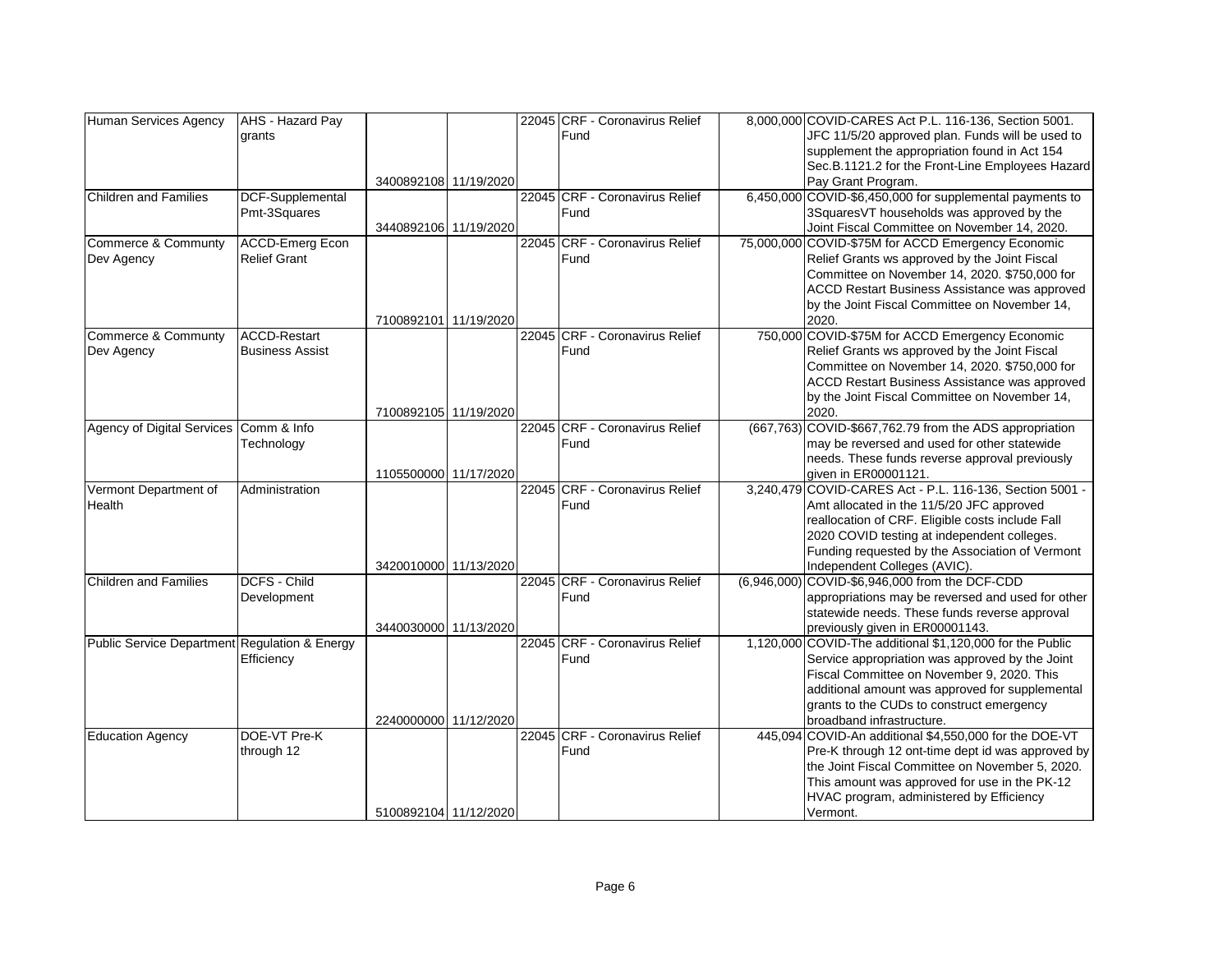| <b>Administration Agency</b>                  | Secretary of             |                       |  | 22045 CRF - Coronavirus Relief | 750,000 COVID-\$750K for the Secretary's Office for use on   |
|-----------------------------------------------|--------------------------|-----------------------|--|--------------------------------|--------------------------------------------------------------|
|                                               | Administration           |                       |  | Fund                           | the Guidehouse contract and \$30,615 for Finance             |
|                                               |                          |                       |  |                                | for use on eligible COVID-19 salary and benefits             |
|                                               |                          |                       |  |                                | was approved by the Joint Fiscal Committee on                |
|                                               |                          | 1100010000 11/10/2020 |  |                                | November 5, 2020.                                            |
| <b>Administration Agency</b>                  | <b>SOA Finance</b>       |                       |  | 22045 CRF - Coronavirus Relief | 30,615 COVID-\$750K for the Secretary's Office for use on    |
|                                               |                          |                       |  | Fund                           | the Guidehouse contract and \$30,615 for Finance             |
|                                               |                          |                       |  |                                | for use on eligible COVID-19 salary and benefits             |
|                                               |                          |                       |  |                                | was approved by the Joint Fiscal Committee on                |
|                                               |                          | 1100090000 11/10/2020 |  |                                | November 5, 2020.                                            |
| Buildings & Gen Serv-                         | <b>BGS-Information</b>   |                       |  | 22045 CRF - Coronavirus Relief | 30,000 COVID-\$30K for BGS - Information Centers was         |
| Gov'tal                                       | Centers                  |                       |  | Fund                           | approved by the Joint Fiscal Committee on                    |
|                                               |                          | 1150400000 11/10/2020 |  |                                | November 5, 2020.                                            |
| Buildings & Gen Serv-                         | <b>BGS-Fee For Space</b> |                       |  | 22045 CRF - Coronavirus Relief | 270,000 COVID-\$270K for BGS - Fee for Space was             |
| Prop                                          |                          |                       |  | Fund                           | approved by the Joint Fiscal Committee on                    |
|                                               |                          | 1160550000 11/10/2020 |  |                                | November 5, 2020.                                            |
| Public Service Department Regulation & Energy |                          |                       |  | 22045 CRF - Coronavirus Relief | 500,000 COVID-The additional \$500,000 for the Public        |
|                                               | Efficiency               |                       |  | Fund                           | Service appropriation was approved by the Joint              |
|                                               |                          |                       |  |                                | Fiscal Committee on November 5, 2020. This                   |
|                                               |                          |                       |  |                                |                                                              |
|                                               |                          | 2240000000 11/10/2020 |  |                                | additional amount was approved for water/sewer               |
|                                               |                          |                       |  | 22045 CRF - Coronavirus Relief | arrearages.<br>1,186,990 COVID-JFC approved CRF reallocation |
| <b>Mental Health</b>                          | <b>Mental Health</b>     |                       |  |                                |                                                              |
|                                               |                          |                       |  | Fund                           | 11/05/2020; CARES Act - P.L. 116-136, Section                |
|                                               |                          |                       |  |                                | 5001. CRF funds will be used for eligible VPCH               |
|                                               |                          |                       |  |                                | operating expenses and Windham Center (COVID                 |
|                                               |                          |                       |  |                                | positive inpatient facility) FEMA state match.               |
|                                               |                          | 3150070000 11/10/2020 |  |                                | 15,000 COVID-CARES Act - P.L. 116-136, Section 5001.         |
| Human Services Agency                         | Secretary's Office       |                       |  | 22045 CRF - Coronavirus Relief |                                                              |
|                                               | <b>Admin Costs</b>       |                       |  | Fund                           | JFC 11/5/20 approved plan. Funds will be used to             |
|                                               |                          |                       |  |                                | support in providing financial assistance to the             |
|                                               |                          |                       |  |                                | Vermont Donor Mile Center for families in need.              |
|                                               |                          | 3400001000 11/10/2020 |  |                                |                                                              |
| <b>Vermont Health Access</b>                  | <b>DVHA</b>              |                       |  | 22045 CRF - Coronavirus Relief | 824,711 COVID-CARES Act - P.L. 116-136, Section 5001.        |
|                                               |                          |                       |  | Fund                           | JFC 11/5/20 approved plan. Funds will be used for            |
|                                               |                          |                       |  |                                | DVHA staffing an contracts (\$15,756). Also,                 |
|                                               |                          |                       |  |                                | \$808,955 was approved for the improvement of                |
|                                               |                          | 3410010000 11/10/2020 |  |                                | access to COVID-19 testing.                                  |
| Children and Families                         | DCF-OEO-                 |                       |  | 22045 CRF - Coronavirus Relief | 1,000,000 COVID-JFC Approval on 11/5/20. Funds are to        |
|                                               | <b>Community Action</b>  |                       |  | Fund                           | expand the prior appropriation related to                    |
|                                               |                          |                       |  |                                | Microbusiness EMBRACE technical assistance                   |
|                                               |                          |                       |  |                                | associated with COVID (Act 120 (Section A.49 (a)             |
|                                               |                          | 3440892101 11/10/2020 |  |                                | $(13)$ ).                                                    |
| Children and Families                         | DCF-Restart, Covid       |                       |  | 22045 CRF - Coronavirus Relief | 6,946,000 COVID-JFC Approval on 11/5/20. Funds are to        |
|                                               | costs-Child              |                       |  | Fund                           | expand the prior appropriation (Act 136 Sec.                 |
|                                               |                          |                       |  |                                | 14(a)(1) related to the Operational Relief Grants as         |
|                                               |                          |                       |  |                                | it relates to child care programs, and support for           |
|                                               |                          | 3440892104 11/10/2020 |  |                                | the Parent Child Centers.                                    |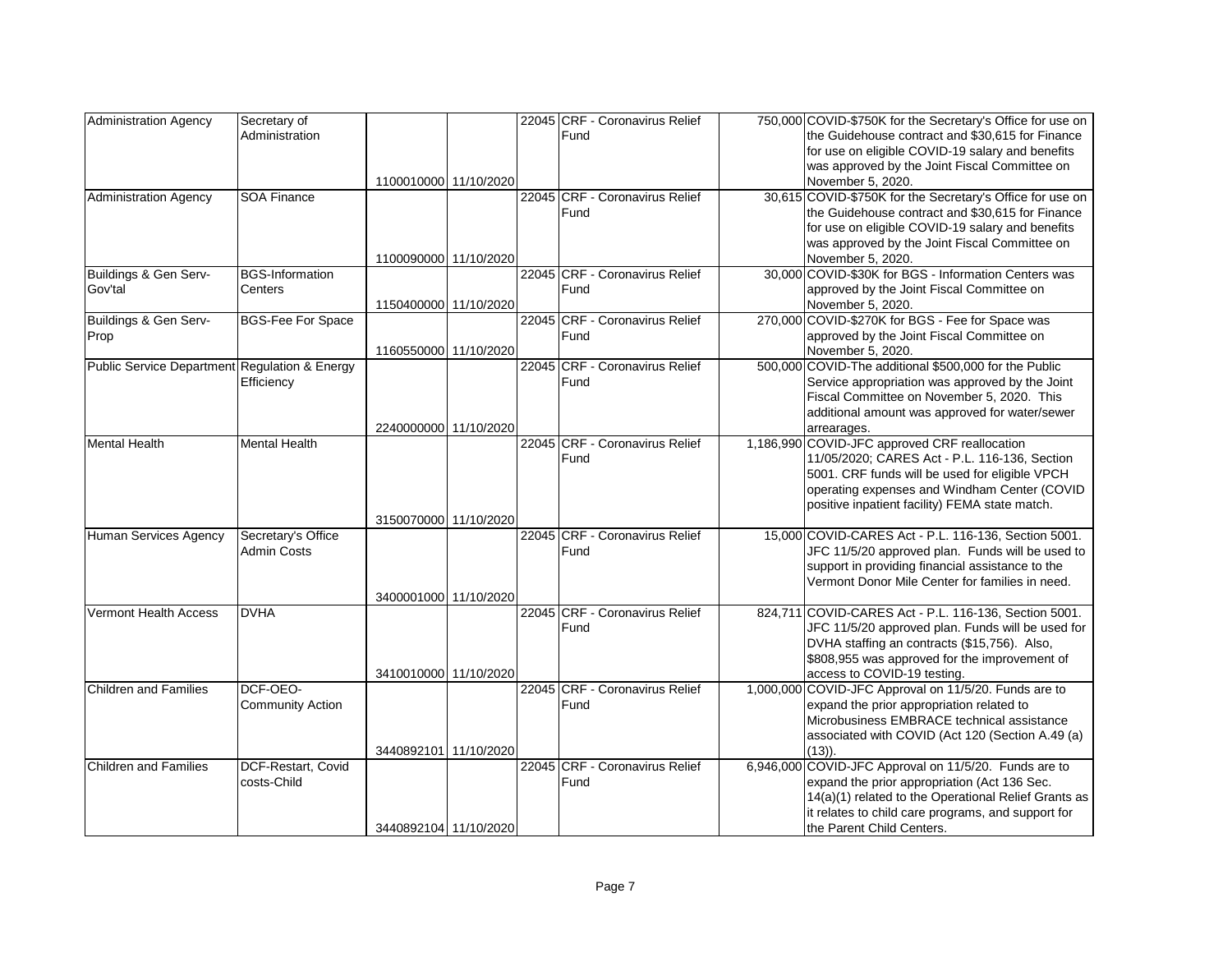| Disabilities Aging Ind.  | Administration &            |                       |  | 22045 CRF - Coronavirus Relief         | 200,000 COVID-CARES Act - P.L. 116-136, Section 5001 -                         |
|--------------------------|-----------------------------|-----------------------|--|----------------------------------------|--------------------------------------------------------------------------------|
| Living                   | Support                     |                       |  | Fund                                   | Eligible costs include COVID eligible salary costs                             |
|                          |                             |                       |  |                                        | (substantially dedicated time to COVID response).                              |
|                          |                             |                       |  |                                        | JFC approved CRF funds on 11.5.20 for DAIL                                     |
|                          |                             |                       |  |                                        | Admin/SEOC CRF related expenses.                                               |
|                          |                             | 3460010000 11/10/2020 |  |                                        |                                                                                |
| Disabilities Aging Ind.  | DAIL - Long Term            |                       |  | 22045 CRF - Coronavirus Relief         | 375,000 COVID-CARES Act - P.L. 116-136, Section 5001.                          |
| Living                   | Care                        |                       |  | Fund                                   | JFC approved CRF funds on 11.5.20 to build                                     |
|                          |                             |                       |  |                                        | capacity at Burlington Health & Rehab (SNF) to                                 |
|                          |                             | 3460080000 11/10/2020 |  |                                        | free up beds at UVMMC.                                                         |
| <b>Natural Resources</b> | 'Admin., Management         |                       |  | 22045 CRF - Coronavirus Relief         | 12,000 COVID-This ERR to allocate spending for                                 |
| Agency                   | & Planning                  |                       |  | Fund                                   | administrative costs authorized by the Joint Fiscal                            |
|                          |                             | 6100010000 11/10/2020 |  |                                        | committee on 11/5/2020.                                                        |
| Fish & Wildlife          | FW Support & Field          |                       |  | 22045 CRF - Coronavirus Relief         | 15,000 COVID-This ERR to allocate spending for                                 |
|                          | <b>Services</b>             |                       |  | Fund                                   | administrative costs authorized by the Joint                                   |
|                          |                             | 6120000000 11/10/2020 |  |                                        | Fiscalcommittee on 11/5/2020.                                                  |
| Forests, Parks &         | Administration              |                       |  | 22045 CRF - Coronavirus Relief         | 74,352 COVID-This ERR to allocate spending for                                 |
| Recreation               |                             |                       |  | Fund                                   | administrative costs authorized by the Joint                                   |
|                          |                             | 6130010000 11/10/2020 |  |                                        | Fiscalcommittee on 11/5/2020                                                   |
| Forests, Parks &         | Forestry                    |                       |  | 22045 CRF - Coronavirus Relief         | 42,556 COVID-This ERR to allocate spending for                                 |
| Recreation               |                             |                       |  | Fund                                   | administrative costs authorized by the Joint                                   |
|                          |                             | 6130020000 11/10/2020 |  |                                        | Fiscalcommittee on 11/5/2020                                                   |
| Forests, Parks &         | Parks                       |                       |  | 22045 CRF - Coronavirus Relief         | 31,822 COVID-This ERR to allocate spending for                                 |
| Recreation               |                             |                       |  | Fund                                   | administrative costs authorized by the Joint                                   |
|                          |                             | 6130030000 11/10/2020 |  |                                        | Fiscalcommittee on 11/5/2020                                                   |
| Forests, Parks &         | <b>Lands Administration</b> |                       |  | 22045 CRF - Coronavirus Relief         | 4,270 COVID-This ERR to allocate spending for                                  |
| Recreation               |                             |                       |  | Fund                                   | administrative costs authorized by the Joint                                   |
|                          |                             | 6130040000 11/10/2020 |  |                                        | Fiscalcommittee on 11/5/2020                                                   |
| Environmental            | Management &                |                       |  | 22045 CRF - Coronavirus Relief         | 17,160 COVID-This ERR to allocate spending for                                 |
| Conservation             | <b>Support Services</b>     |                       |  | Fund                                   | administrative costs authorized by the Joint Fiscal                            |
|                          | Air & Waste                 | 6140020000 11/10/2020 |  |                                        | committee on 11/5/2020.                                                        |
| Environmental            |                             |                       |  | 22045 CRF - Coronavirus Relief<br>Fund | 26,460 COVID-This ERR to allocate spending for                                 |
| Conservation             | Management Approp           | 6140030000 11/10/2020 |  |                                        | administrative costs authorized by the Joint Fiscal                            |
| Environmental            | <b>Water Programs</b>       |                       |  | 22045 CRF - Coronavirus Relief         | committee on 11/5/2020.<br>41,380 COVID-This ERR to allocate spending for      |
|                          |                             |                       |  | Fund                                   |                                                                                |
| Conservation             | Appropriaion                | 6140040000 11/10/2020 |  |                                        | administrative costs authorized by the Joint Fiscal<br>committee on 11/5/2020. |
| Commerce & Communty      | <b>ACCD</b> - Grant to SE   |                       |  | 22045 CRF - Coronavirus Relief         | 1,000,000 COVID-The additional \$1,000,000 for the ACCD                        |
| Dev Agency               | VT Comm Actn                |                       |  | Fund                                   | CRF one-time deptId for Southeastern Vermont                                   |
|                          |                             |                       |  |                                        | County Action was approved by the Joint Fiscal                                 |
|                          |                             |                       |  |                                        | Committee on November 5, 2020. This funding                                    |
|                          |                             |                       |  |                                        | will support the Restaurants and Farmers Feeding                               |
|                          |                             | 7100892106 11/10/2020 |  |                                        | the Hungry Program.                                                            |
|                          |                             |                       |  |                                        |                                                                                |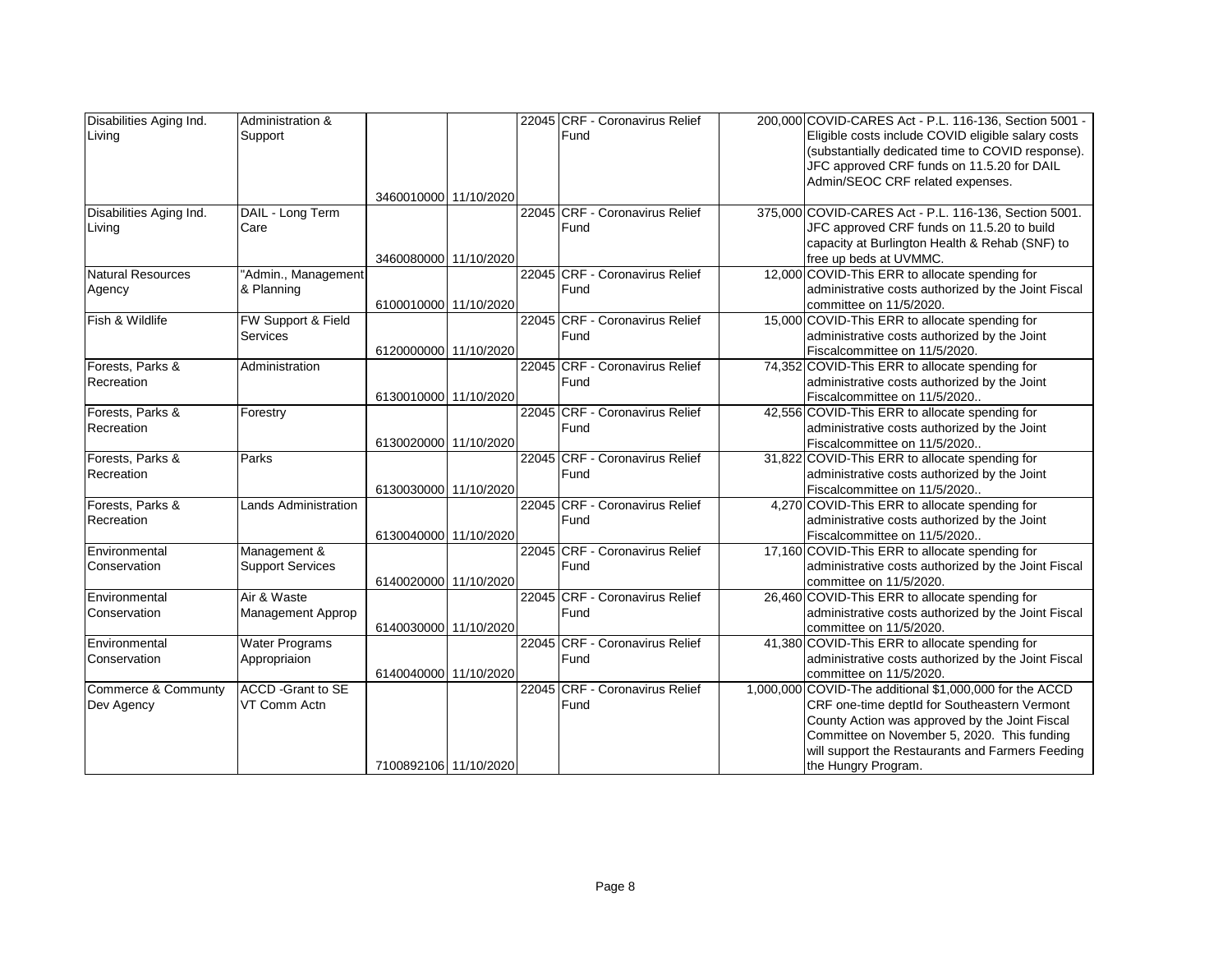| Vermont Department of                                          | Administration                            |            |           | 22045 CRF - Coronavirus Relief            |             | (930,000) COVID-The Department of Health has a total of                                            |
|----------------------------------------------------------------|-------------------------------------------|------------|-----------|-------------------------------------------|-------------|----------------------------------------------------------------------------------------------------|
| Health                                                         |                                           |            |           | Fund                                      |             | 14,600,557.94 in Coronavirus Relief Fund (CRF)                                                     |
|                                                                |                                           |            |           |                                           |             | available to fund the Department's public health                                                   |
|                                                                |                                           |            |           |                                           |             | emergency response to the COVID-19 pandemic in                                                     |
|                                                                |                                           | 3420010000 | 11/3/2020 |                                           |             | <b>SFY21.</b>                                                                                      |
| Vermont Department of                                          | <b>Public Health</b>                      |            |           | 22045 CRF - Coronavirus Relief            |             | 1,345,000 COVID-The Department of Health has a total of                                            |
| Health                                                         | Appropriation                             |            |           | Fund                                      |             | 14,600,557.94 in Coronavirus Relief Fund (CRF)                                                     |
|                                                                |                                           |            |           |                                           |             | available to fund the Department's public health                                                   |
|                                                                |                                           |            |           |                                           |             | emergency response to the COVID-19 pandemic in                                                     |
|                                                                |                                           | 3420021000 | 11/3/2020 |                                           |             | SFY21.                                                                                             |
| Vermont Department of                                          | Alcohol & Drug Abuse                      |            |           | 22045 CRF - Coronavirus Relief<br>Fund    |             | (415,000) COVID-The Department of Health has a total of                                            |
| Health                                                         |                                           |            |           |                                           |             | 14,600,557.94 in Coronavirus Relief Fund (CRF)<br>available to fund the Department's public health |
|                                                                |                                           |            |           |                                           |             | emergency response to the COVID-19 pandemic in                                                     |
|                                                                |                                           | 3420060000 | 11/3/2020 |                                           |             | SFY21.                                                                                             |
| Vermont Department of                                          | Administration                            |            |           | 22045 CRF - Coronavirus Relief            |             | (600,000) COVID-The Department of Health carried forward                                           |
| Health                                                         |                                           |            |           | Fund                                      |             | \$11,950,557.94 in Coronavirus Relief Fund (CRF)                                                   |
|                                                                |                                           |            |           |                                           |             | from SFY20 to SFY21 to fund the Department's                                                       |
|                                                                |                                           |            |           |                                           |             | public health emergency response to the COVID-                                                     |
|                                                                |                                           | 3420010000 | 10/1/2020 |                                           |             | 19 pandemic.                                                                                       |
| Vermont Department of                                          | Alcohol & Drug Abuse                      |            |           | 22045 CRF - Coronavirus Relief            |             | 600,000 COVID-The Department of Health carried forward                                             |
| Health                                                         |                                           |            |           | Fund                                      |             | \$11,950,557.94 in Coronavirus Relief Fund (CRF)                                                   |
|                                                                |                                           |            |           |                                           |             | from SFY20 to SFY21 to fund the Department's                                                       |
|                                                                |                                           |            |           |                                           |             | public health emergency response to the COVID-                                                     |
|                                                                |                                           | 3420060000 | 10/1/2020 |                                           |             | 19 pandemic.                                                                                       |
| Subtotal Coronavirus Relief Fund (22045) - All Excess Receipts |                                           |            |           |                                           | 126,281,302 |                                                                                                    |
|                                                                |                                           |            |           |                                           |             | 1,600,000 COVID-FEMA has approved funding to support the                                           |
|                                                                |                                           |            |           |                                           |             | Restaurants and Farmers Feeding the Hungry                                                         |
| Commerce & Communty                                            | <b>ACCD</b> - Grant to SE<br>VT Comm Actn |            |           | 7100892106 12/31/2020 21501 FEMA IDT Fund |             | Program, now known as Vermont Everyone Eats.                                                       |
| Dev Agency                                                     |                                           |            |           |                                           |             | 110,000 COVID-Funding is requested for the 75% FEMA                                                |
|                                                                |                                           |            |           |                                           |             | share for eligible activities related to the COVID-19                                              |
|                                                                |                                           |            |           |                                           |             | response (Presidential declared disaster DR-                                                       |
|                                                                |                                           |            |           |                                           |             | 3437). Funds will be used to support National                                                      |
| Military                                                       | MIL Admin/TAGO                            |            |           | 2150010000 12/21/2020 21501 FEMA IDT Fund |             | Guard COVID response missions.                                                                     |
|                                                                |                                           |            |           |                                           |             | 2,915 COVID-These funds are avail to cover costs                                                   |
|                                                                |                                           |            |           |                                           |             | incurred due to the public health emergency of the                                                 |
|                                                                |                                           |            |           |                                           |             | Corona Virus pandemic experienced nationwide                                                       |
|                                                                |                                           |            |           |                                           |             | and the application of FEMA reimb of eligible                                                      |
|                                                                |                                           |            |           |                                           |             | expenses due to response. E911 received an                                                         |
| Enhanced 911 Board                                             | Enhanced 911 Board                        |            |           | 2260001000 12/18/2020 21501 FEMA IDT Fund |             | approved FEMA award from DPS.                                                                      |
|                                                                |                                           |            |           |                                           |             | 19,008,110 COVID-FEMA Public Assistance Disaster funding                                           |
|                                                                |                                           |            |           |                                           |             | from the Department of Public Safety. DCF will be                                                  |
|                                                                | <b>DCFS - General</b>                     |            |           |                                           |             | seeking reimbursement for motel vouchers used                                                      |
| <b>Children and Families</b>                                   | Assistance                                |            |           | 3440060000 12/18/2020 21501 FEMA IDT Fund |             | for isolation housing                                                                              |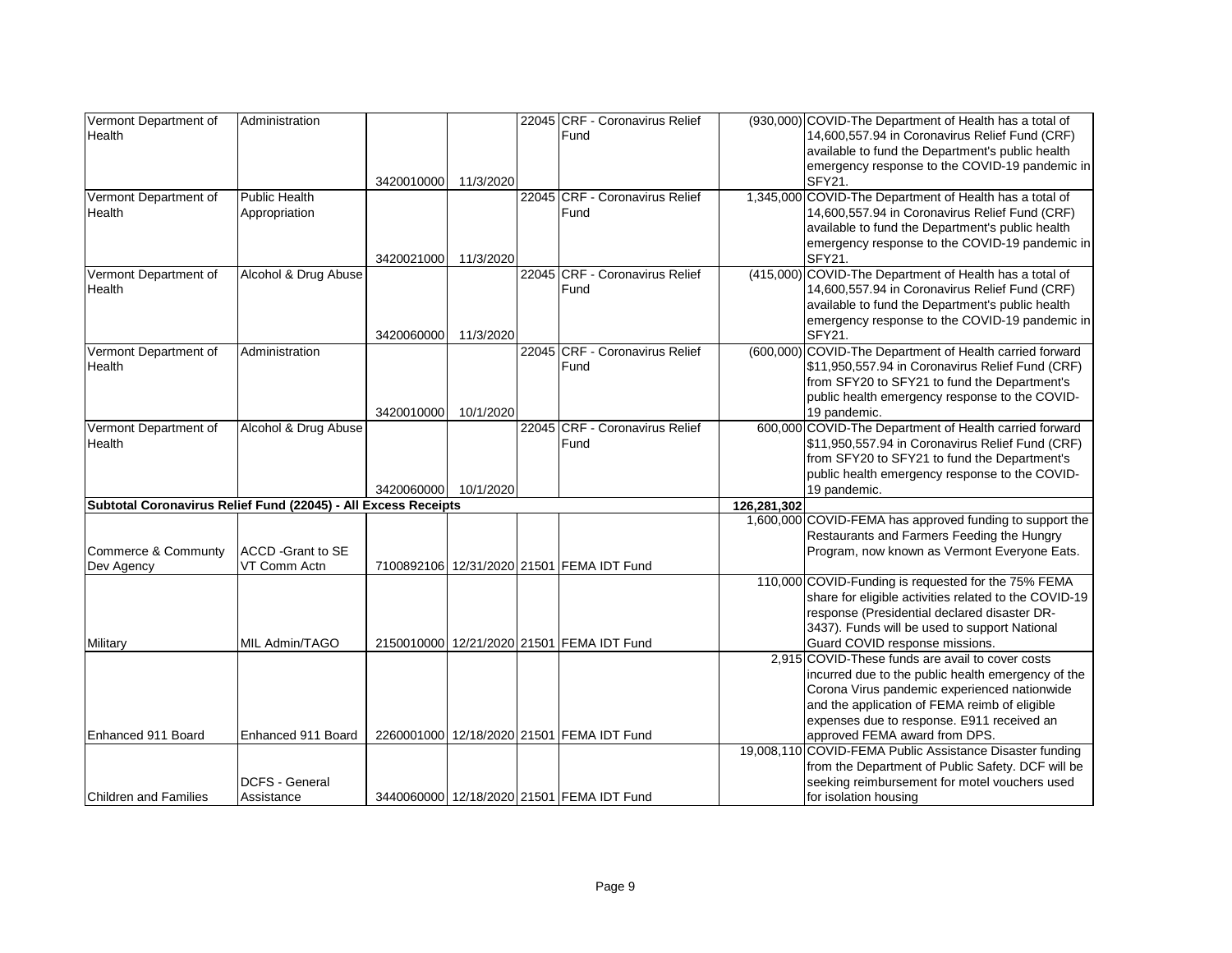|                                                    |                           |                                  |  |                                                       |            | 20,000 COVID-These funds are available to cover costs   |
|----------------------------------------------------|---------------------------|----------------------------------|--|-------------------------------------------------------|------------|---------------------------------------------------------|
|                                                    |                           |                                  |  |                                                       |            | incurred due to the public health emergency of the      |
|                                                    |                           |                                  |  |                                                       |            | Corona Virus pandemic experienced nationwide            |
|                                                    |                           |                                  |  |                                                       |            | and the aplication of FEMA reimbursement of             |
|                                                    |                           |                                  |  |                                                       |            |                                                         |
|                                                    |                           |                                  |  |                                                       |            | eligible expenses due to public health emergency        |
| <b>Executive Office</b>                            | Governor's Office         |                                  |  | 1200010000 12/10/2020 21501 FEMA IDT Fund             |            | response.                                               |
|                                                    |                           |                                  |  |                                                       |            | 13,279 COVID-These funds are available to cover costs   |
|                                                    |                           |                                  |  |                                                       |            | incurred due to the public health emergency of the      |
|                                                    |                           |                                  |  |                                                       |            | Corona Virus pandemic experienced nationwide            |
|                                                    |                           |                                  |  |                                                       |            | and the aplication of FEMA reimbursement of             |
|                                                    |                           |                                  |  |                                                       |            | eligible expenses due to public health emergency        |
| <b>Executive Office</b>                            | Governor's Office         |                                  |  | 1200010000 10/23/2020 21501 FEMA IDT Fund             |            | response.                                               |
| Subtotal FEMA IDT Fund (21501) Excess Receipts     |                           |                                  |  |                                                       | 20,754,305 |                                                         |
|                                                    |                           |                                  |  |                                                       |            | 2,482,190 COVID-The Agency of Digital Services (ADS) is |
|                                                    |                           |                                  |  |                                                       |            | seeking Information Technology funds to support         |
|                                                    |                           |                                  |  |                                                       |            | the Secretary of State Vermont Business Portal          |
|                                                    | Comm & Info               |                                  |  |                                                       |            | System configurations that could intertwine with        |
| Agency of Digital Services Technology              |                           |                                  |  | 1105500000 12/30/2020 58100 Information Technology    |            | the Agency¿s Coronavirus Relief Funds (CRF).            |
|                                                    | DCFS - OEO Ofc of         |                                  |  |                                                       |            | 1,363,779 COVID-CARES Act ¿ P.L. 116-136, Div B Title   |
| <b>Children and Families</b>                       | Economic Opp              |                                  |  | 3440100000 12/18/2020 22005 Federal Revenue Fund      |            | VIII; CSBG Additional allotments. CSBG 93.569           |
|                                                    |                           |                                  |  |                                                       |            | 10,000 COVID-Act 109 of 2020 (H.953 Section 36(a)8) -   |
|                                                    |                           |                                  |  |                                                       |            | \$600,000 is appropriated to the Department of          |
|                                                    |                           |                                  |  |                                                       |            | Corrections for support of necessary changes in         |
|                                                    |                           |                                  |  |                                                       |            |                                                         |
|                                                    | <b>Attorney General's</b> |                                  |  |                                                       |            | community supervision and community                     |
| <b>Attorney General's Office</b>                   | Office                    |                                  |  | 2100001000 11/12/2020 21500 Inter-Unit Transfers Fund |            | programming resulting from COVID-19 impacts.            |
|                                                    |                           |                                  |  |                                                       |            | 50,000 COVID-Act 109 of 2020 (H.953 Section 36(a)8) -   |
|                                                    |                           |                                  |  |                                                       |            | \$600,000 is appropriated to the Department of          |
|                                                    |                           |                                  |  |                                                       |            | Corrections for support of necessary changes in         |
|                                                    |                           |                                  |  |                                                       |            | community supervision and community                     |
| Attorney General's Office Court Diversion          |                           |                                  |  | 2100002000 11/12/2020 21500 Inter-Unit Transfers Fund |            | programming resulting from COVID-19 impacts.            |
| Subtotal All Other COVID19-Related Excess Receipts |                           |                                  |  |                                                       | 3.905.969  |                                                         |
|                                                    |                           |                                  |  |                                                       |            | 403,000 Receipts in funds 20340 and 20320 are available |
|                                                    |                           |                                  |  |                                                       |            | due to a cash balance available in the funds.           |
|                                                    |                           |                                  |  |                                                       |            | Receipts in funds 20305 and 20325 are available         |
|                                                    | FW Support & Field        |                                  |  | <b>F&amp;W Federal Revenues</b>                       |            | due to grants recevied from VHCB and US Fish            |
| Fish & Wildlife                                    | Services                  | 6120000000 12/30/2020 20325 Fund |  |                                                       |            | and Wildlife Service.                                   |
|                                                    | DCFS - Child              |                                  |  |                                                       |            | 1,959,500 Pre-School Development Grant - Discretionary  |
| Children and Families                              | Development               |                                  |  | 3440030000 12/23/2020 22005 Federal Revenue Fund      |            | Federal grant received                                  |
|                                                    | DCFS - OEO                |                                  |  |                                                       |            | 1,151,639 LIHEAP Federal award designated for use in    |
| Children and Families                              | Weatherization            |                                  |  | 3440110000 12/23/2020 22005 Federal Revenue Fund      |            | Weatherization                                          |
|                                                    |                           |                                  |  |                                                       |            | 230,979 Funds are available from Contract #PS0823       |
|                                                    | Department of Motor       |                                  |  |                                                       |            | between VTrans and Fairbanks Scales, Inc. - for         |
| <b>Transportation Agency</b>                       | Vehicles                  |                                  |  | 8100002100 12/18/2020 20135 Transportation FHWA Fund  |            | Putney IM SCAL(19) Trucking Weighing Scales.            |
|                                                    | Housing &                 |                                  |  |                                                       |            | 360,648 Funds remaining at FYE2020.                     |
|                                                    |                           |                                  |  |                                                       |            |                                                         |
| Housing & Comm                                     | Community                 |                                  |  | DHCD-CDBG Program                                     |            |                                                         |
| Development                                        | Developmnt                |                                  |  | 7110010000 11/3/2020 22060 Income Fund                |            |                                                         |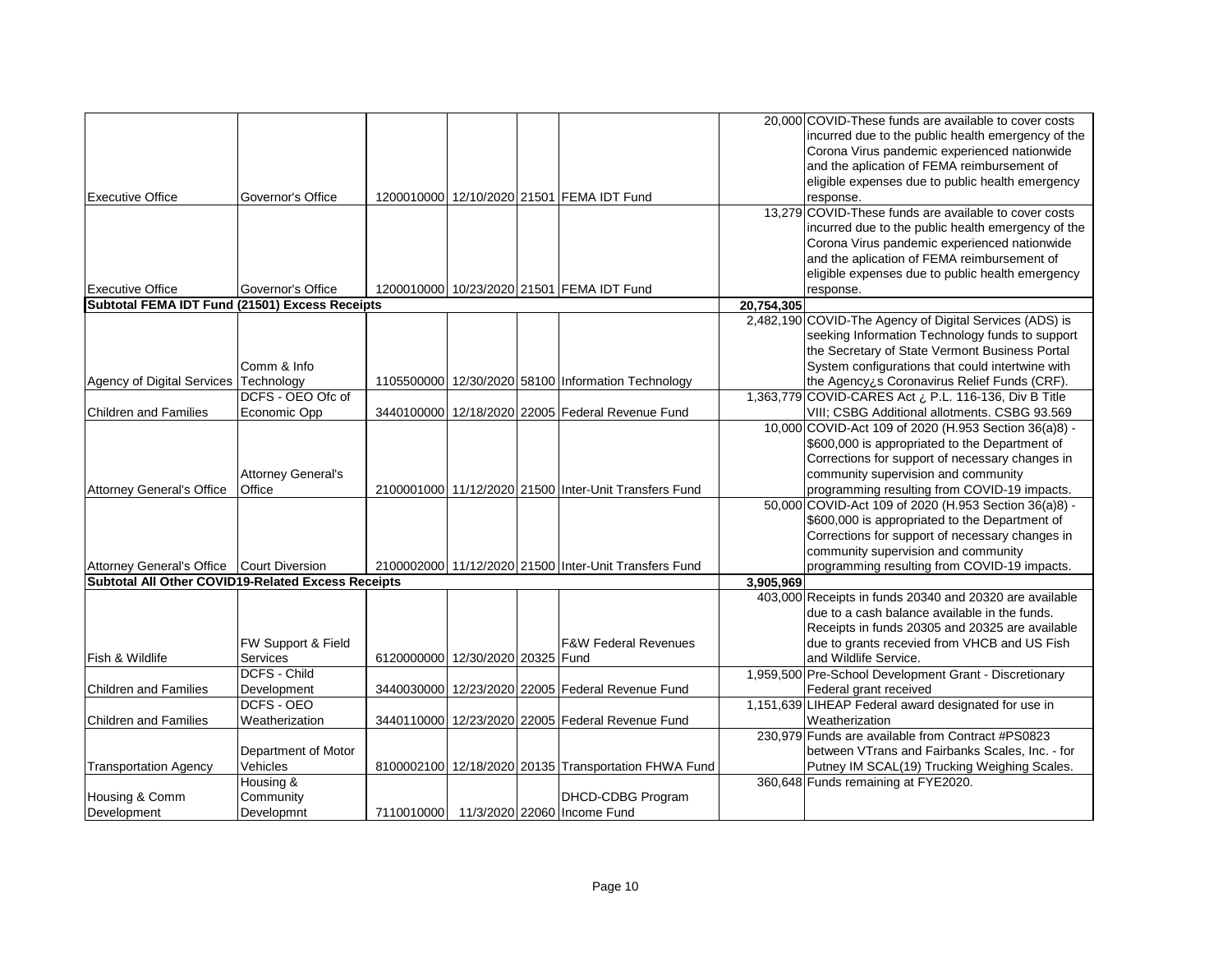| Department of Liquor &                                                                         | Liquor Enforcement &        |                                      |  |                                                       |           | 2,305 Approved for spending in FY20 but not used due to |
|------------------------------------------------------------------------------------------------|-----------------------------|--------------------------------------|--|-------------------------------------------------------|-----------|---------------------------------------------------------|
| Lottery                                                                                        | Licensing                   |                                      |  | 2320020000 10/19/2020 22005 Federal Revenue Fund      |           | pandemic                                                |
|                                                                                                | <b>Public Assistance</b>    |                                      |  |                                                       |           | 2,000,000 FEMA disaster declaration FEMA-4022-DR-VT     |
| <b>Transportation Agency</b>                                                                   | Program                     | 8100005500                           |  | 10/2/2020 20150 Transportation FEMA Fund              |           |                                                         |
|                                                                                                |                             |                                      |  |                                                       |           | 50,000 ERR necessitated by anticipated contractor       |
|                                                                                                |                             |                                      |  |                                                       |           | payments for the week of 9/28 that may not budget       |
|                                                                                                |                             |                                      |  |                                                       |           | check in VISION due to a potential shortfall in the     |
| <b>Children and Families</b>                                                                   | DCFS - DDS                  | 3440130000                           |  | 10/1/2020 22005 Federal Revenue Fund                  |           | Q1 Budget¿s spending authority                          |
| Subtotal Federal Funds (Including "Regular" ARRA) Excess Receipts (Excluding COVID-19-Related) |                             |                                      |  |                                                       | 6,158,071 |                                                         |
|                                                                                                | <b>Develop Disabilities</b> |                                      |  |                                                       |           | 41,564 MOUs from Dept. of Health (VDH). See section 5c  |
| Human Services Agency                                                                          | Council                     |                                      |  | 3400009000 12/24/2020 21500 Inter-Unit Transfers Fund |           | for the purpose of the MOUs.                            |
|                                                                                                |                             |                                      |  |                                                       |           | 15,203 Funding allocation from DMH Mental Health Block  |
|                                                                                                | DCFS - OEO Ofc of           |                                      |  |                                                       |           | Grant funds to the Housing Opportunity Grant            |
| <b>Children and Families</b>                                                                   | Economic Opp                |                                      |  | 3440100000 12/23/2020 21500 Inter-Unit Transfers Fund |           | Program (HOP), a DCF/OEO program                        |
|                                                                                                | DCFS - OEO                  |                                      |  |                                                       |           | 205,583 Award from Public Service Department            |
| <b>Children and Families</b>                                                                   | Weatherization              |                                      |  | 3440110000 12/23/2020 21500 Inter-Unit Transfers Fund |           |                                                         |
|                                                                                                |                             |                                      |  |                                                       |           | 250,000 Funds are to perform IT project review and      |
|                                                                                                |                             |                                      |  |                                                       |           | oversight and report to Legislature per Act 42 of       |
|                                                                                                |                             |                                      |  |                                                       |           | 2019, Sec. 32. The funding will be used through         |
|                                                                                                |                             |                                      |  |                                                       |           | August 2021, when the current contract expires,         |
|                                                                                                | Joint Fiscal                |                                      |  |                                                       |           | after which time any remaining funds will be            |
| Joint Fiscal Office                                                                            | Committee/Office            |                                      |  | 1220000000 10/14/2020 21500 Inter-Unit Transfers Fund |           | returned to AHS.                                        |
| Agriculture, Food&Mrkts                                                                        | Ag Development              |                                      |  |                                                       |           | 55,000 MOU with VDH receiving funds from Center of      |
| Agency                                                                                         | Division                    | 2200030000                           |  | 10/8/2020 21500 Inter-Unit Transfers Fund             |           | Disease Control & Prevention                            |
|                                                                                                |                             |                                      |  |                                                       |           | 64,323 Fee for Space will be reiumbrused by AOT through |
|                                                                                                |                             |                                      |  |                                                       |           | FEMA for final payment to Cohn Reznick for a            |
| Buildings & Gen Serv-                                                                          |                             |                                      |  |                                                       |           | contract entered into with them for their help with     |
| Prop                                                                                           | <b>BGS-Fee For Space</b>    | 1160550000                           |  | 10/7/2020 21500 Inter-Unit Transfers Fund             |           | closing out Hurricane IRENE.                            |
| <b>Subtotal Interdepartmental Transfers</b>                                                    |                             |                                      |  |                                                       | 631,673   |                                                         |
|                                                                                                |                             |                                      |  |                                                       |           | 75,750 Receipts in funds 20340 and 20320 are available  |
|                                                                                                |                             |                                      |  |                                                       |           | due to a cash balance available in the funds.           |
|                                                                                                |                             |                                      |  |                                                       |           | Receipts in funds 20305 and 20325 are available         |
|                                                                                                | FW Support & Field          |                                      |  | Species & Habitat                                     |           | due to grants recevied from VHCB and US Fish            |
| Fish & Wildlife                                                                                | Services                    | 6120000000 12/30/2020 20340          |  | Conservation                                          |           | and Wildlife Service.                                   |
|                                                                                                |                             |                                      |  |                                                       |           | 350,000 Receipts in funds 20340 and 20320 are available |
|                                                                                                |                             |                                      |  |                                                       |           | due to a cash balance available in the funds.           |
|                                                                                                |                             |                                      |  |                                                       |           | Receipts in funds 20305 and 20325 are available         |
|                                                                                                | FW Support & Field          |                                      |  |                                                       |           | due to grants recevied from VHCB and US Fish            |
| Fish & Wildlife                                                                                | Services                    |                                      |  | 6120000000 12/30/2020 20320 Duck Stamp Fund           |           | and Wildlife Service.                                   |
|                                                                                                |                             |                                      |  |                                                       |           | 556,250 Receipts in funds 20340 and 20320 are available |
|                                                                                                |                             |                                      |  |                                                       |           | due to a cash balance available in the funds.           |
|                                                                                                |                             |                                      |  |                                                       |           | Receipts in funds 20305 and 20325 are available         |
|                                                                                                | FW Support & Field          |                                      |  |                                                       |           | due to grants recevied from VHCB and US Fish            |
| Fish & Wildlife                                                                                | Services                    |                                      |  | 6120000000 12/30/2020 20305 F&W Fund - Nondedicated   |           | and Wildlife Service.                                   |
|                                                                                                |                             |                                      |  |                                                       |           | 50,000 Receipts come from Advertisement marketing       |
| Buildings & Gen Serv-                                                                          | <b>BGS-Information</b>      |                                      |  | <b>Information Center</b>                             |           | panels placed in Information Centers around the         |
| Gov'tal                                                                                        | Centers                     | 1150400000 12/29/2020 21936 Revenues |  |                                                       |           | State.                                                  |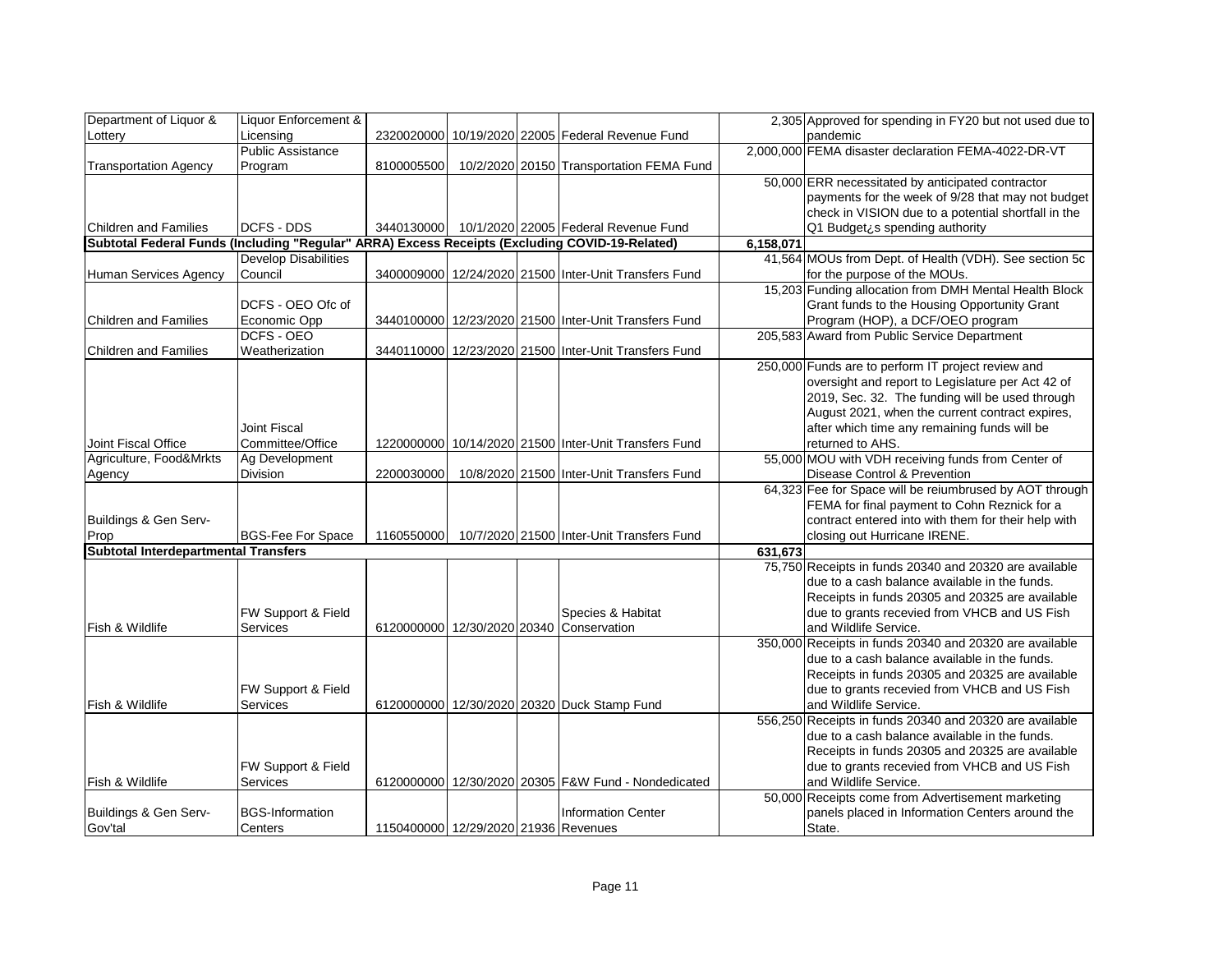|                                            |                               |                                      |                          |                                                    |              | 625,208 Cash carryforward from prior year to cover grant       |
|--------------------------------------------|-------------------------------|--------------------------------------|--------------------------|----------------------------------------------------|--------------|----------------------------------------------------------------|
| <b>Children and Families</b>               | DCFS - Reach Up               |                                      |                          | 3440080000 12/22/2020 21903 PATH-Misc Fund         |              | obligations                                                    |
| Department of Liquor &                     | Liquor Enforcement &          |                                      |                          |                                                    |              | 4,397 Surplus funds from vehicle auction and sale of           |
| Lottery                                    | Licensing                     | 2320020000                           |                          | 12/1/2020 21584 Surplus Property                   |              | recyclable material in FY2020.                                 |
| Department of Liquor &                     | Liquor Warehouse-             |                                      |                          |                                                    |              | 4,461 Surplus funds from vehicle auction and sale of           |
| Lottery                                    | <b>Distribution</b>           | 2320030000                           |                          | 12/1/2020 21584 Surplus Property                   |              | recyclable material in FY2020.                                 |
| Department of Liquor &                     | Liquor Warehouse-             |                                      |                          |                                                    |              | 14,298 Surplus funds from vehicle auction and sale of          |
| Lottery                                    | <b>Distribution</b>           | 2320030000                           |                          | 12/1/2020 21584 Surplus Property                   |              | recyclable material in FY2020.                                 |
|                                            |                               |                                      |                          |                                                    |              | 200,000 There is unspent revenue from prior fiscal years.      |
|                                            | <b>DPS-Criminal Justice</b>   |                                      |                          |                                                    |              | The FY20 closing balance was a surplus of                      |
| <b>Public Safety</b>                       | <b>Services</b>               |                                      |                          | 2140020000 11/20/2020 21970 Registration Fees Fund |              | \$191.660.                                                     |
|                                            |                               |                                      |                          |                                                    |              | 4,760 Supported Minority & Women-Owned Business                |
|                                            |                               |                                      |                          |                                                    |              | Grant program through the ACCD. Vermont                        |
|                                            | Commission on                 |                                      |                          |                                                    |              | Community Loan Fund dispersed funds for our                    |
| <b>Women's Commission</b>                  | Women                         | 3310000000 11/17/2020 21748 GCW-Misc |                          |                                                    |              | work on the program.                                           |
|                                            |                               |                                      |                          |                                                    |              | 442,100 Remaining cash bal of Entergy-Vermont Yankee           |
|                                            |                               |                                      |                          |                                                    |              | Windham Cty Econ Dev Fund. The Entergy VT                      |
|                                            |                               |                                      |                          |                                                    |              | Yankee Windham Cty Fund was set up for a \$10m                 |
|                                            |                               |                                      |                          |                                                    |              | settlement fee paid out at \$2m per year for 5 years           |
|                                            | Economic                      |                                      |                          | Entergy-Windham Cnty                               |              | per attached MOU. r Act 4 (2015) Sec. 69(a); Act               |
| Economic Development                       | Development                   | 7120010000                           | 11/3/2020 21898 Econ Dev |                                                    |              | 68 (2016) Sec. 69A.I                                           |
|                                            |                               |                                      |                          |                                                    |              | 550,000 This ERR is to give DEC spending authority for the     |
|                                            |                               |                                      |                          |                                                    |              | newly created Contaminents of Emerging Concern                 |
|                                            |                               |                                      |                          |                                                    |              | fund (21939) during the FY2 I Legislative Session.             |
| Environmental                              | <b>Water Programs</b>         |                                      |                          | <b>Contaminants of Emerging</b>                    |              | This was created with funding of \$500,000 to come             |
| Conservation                               | Appropriaion                  | 6140040000 10/22/2020 21939 Conce    |                          |                                                    |              | from the capital bill.                                         |
| Military                                   | <b>MIL Vet Affairs Office</b> | 2150050000 10/21/2020 21924          |                          | Vermont Veterans Fund                              |              | 42,498 Proceeds from tax return donations                      |
|                                            |                               |                                      |                          |                                                    |              | 5,192 Appropriated from the Legislature into fund to           |
|                                            |                               |                                      |                          | <b>Armed Services</b>                              |              | support the Armed Services Scholarship program.                |
| Military                                   | <b>MIL Vet Affairs Office</b> | 2150050000                           |                          | 10/8/2020 21975 Scholarship Fnd                    |              |                                                                |
|                                            |                               |                                      |                          |                                                    |              | (21,000,000) Reversal of spending authority due to restatement |
|                                            | <b>DVHA-Medicaid</b>          |                                      |                          |                                                    |              | budget being available now - original ER posting               |
| Vermont Health Access                      | Prog/Global Comm              | 3410015000                           |                          | 10/5/2020 20405 Global Commitment Fund             |              | dated 9/30/20 ER00000272 of \$21M                              |
| <b>Subtotal Other Fund Excess Receipts</b> |                               |                                      |                          |                                                    | (18,075,086) |                                                                |
| <b>TOTAL:</b>                              |                               | 139,656,234                          |                          |                                                    |              |                                                                |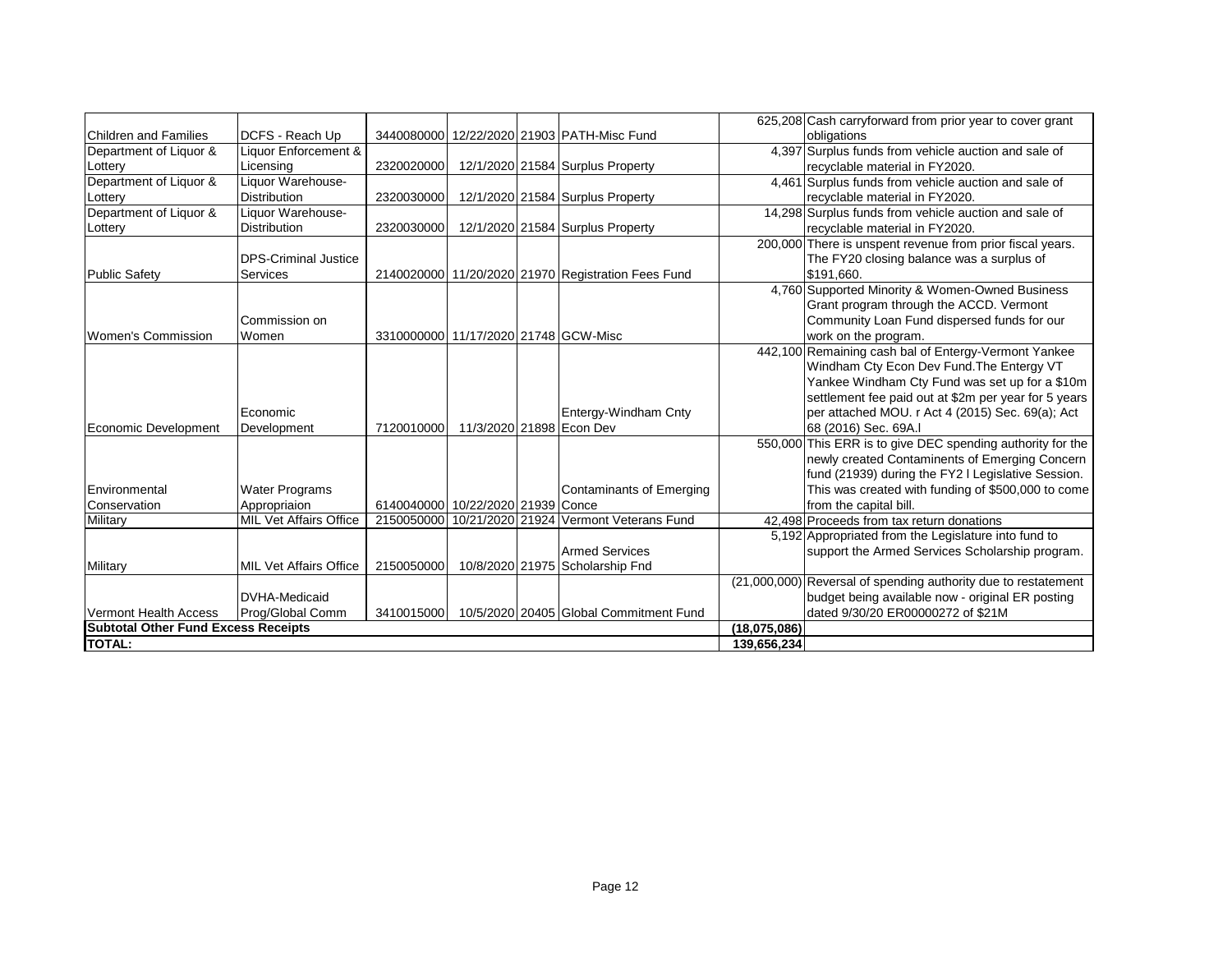**FY 2021 CRF Only Addendum to the Excess Receipts Report - Q2 with CRF categories - Run 1/21/2021**

|      | <b>ERR # Agency/Dept</b>                | <b>Appropriation Name</b>                                         | <b>Appropriatio</b>   |                      |       | <b>Fund Fund Name</b>                   |             | <b>Amount Comments</b>                                                                                                                                                                                                                                               |
|------|-----------------------------------------|-------------------------------------------------------------------|-----------------------|----------------------|-------|-----------------------------------------|-------------|----------------------------------------------------------------------------------------------------------------------------------------------------------------------------------------------------------------------------------------------------------------------|
|      | Name                                    |                                                                   | n Deptid Date         |                      |       |                                         |             |                                                                                                                                                                                                                                                                      |
|      | <b>Mental Health</b>                    | Mental Health                                                     |                       |                      | 22045 | CRF - Coronavirus Relief<br>Fund        |             | (205,718) COVID-Use of the CRF by the DMH Mental Health<br>appropriation must be reversed due to the<br>disallowance of CRF for indirect costs pursuant to<br>the US Treasury's guidance issued on 9/2/2020.                                                         |
| 1215 |                                         |                                                                   | 3150070000 12/17/2020 |                      |       |                                         |             |                                                                                                                                                                                                                                                                      |
| 1210 | Human Services<br>Agency                | Secretary's Office Admin Costs                                    | 3400001000 12/17/2020 |                      |       | 22045 CRF - Coronavirus Relief<br>Fund  |             | (460,101) COVID-Use of the CRF by the AHS Secretary's<br>Office Admin Costs appropriation must be reversed<br>due to the disallowance of CRF for indirect costs<br>pursuant to the US Treasury's guidance issued on<br>9/2/2020.                                     |
|      | Vermont Health                          | <b>DVHA</b>                                                       |                       |                      |       | 22045 CRF - Coronavirus Relief          |             | (331,095) COVID-Use of the CRF by the DVHA Admin.                                                                                                                                                                                                                    |
| 1211 | Access                                  |                                                                   | 3410010000 12/17/2020 |                      |       | Fund                                    |             | appropriation must be reversed due to the<br>disallowance of CRF for indirect costs pursuant to<br>the US Treasury's guidance issued on 9/2/2020.                                                                                                                    |
|      | Vermont                                 | Administration                                                    |                       |                      |       | 22045 CRF - Coronavirus Relief          |             | (1,497,547) COVID-Use of the CRF by the VDH appropriations                                                                                                                                                                                                           |
| 1222 | Department of<br>Health                 |                                                                   | 3420010000 12/17/2020 |                      |       | Fund                                    |             | must be reversed due to the disallowance of CRF<br>for indirect costs pursuant to the US Treasury's<br>quidance issued on 9/2/2020.                                                                                                                                  |
|      | Vermont                                 | Public Health Appropriation                                       |                       |                      | 22045 | <b>CRF - Coronavirus Relief</b>         | (1,451,825) | COVID-Use of the CRF by the VDH appropriations                                                                                                                                                                                                                       |
|      | Department of<br>Health                 |                                                                   |                       |                      |       | Fund                                    |             | must be reversed due to the disallowance of CRF<br>for indirect costs pursuant to the US Treasury's<br>guidance issued on 9/2/2020.                                                                                                                                  |
| 1222 | Vermont                                 | Alcohol & Drug Abuse                                              | 3420021000 12/17/2020 |                      | 22045 | CRF - Coronavirus Relief                |             | (154,474) COVID-Use of the CRF by the VDH appropriations                                                                                                                                                                                                             |
| 1222 | Department of<br>Health                 |                                                                   | 3420060000 12/17/2020 |                      |       | Fund                                    |             | must be reversed due to the disallowance of CRF<br>for indirect costs pursuant to the US Treasury's<br>guidance issued on 9/2/2020.                                                                                                                                  |
|      | Children and                            | DCFS Admin & Support                                              |                       |                      | 22045 | <b>CRF - Coronavirus Relief</b>         |             | (740,524) COVID-Use of the CRF by DCF appropriations                                                                                                                                                                                                                 |
|      | Families                                | Services                                                          | 3440010000 12/17/2020 |                      |       | Fund                                    |             | must be reversed due to the disallowance of CRF<br>for indirect costs pursuant to the US Treasury's                                                                                                                                                                  |
| 1214 | Children and                            | <b>DCFS - Family Services</b>                                     |                       |                      | 22045 | <b>CRF - Coronavirus Relief</b>         |             | quidance issued on 9/2/2020.<br>(44,504) COVID-Use of the CRF by DCF appropriations                                                                                                                                                                                  |
|      | Families                                |                                                                   |                       |                      |       | Fund                                    |             | must be reversed due to the disallowance of CRF<br>for indirect costs pursuant to the US Treasury's                                                                                                                                                                  |
| 1214 | Children and                            | DCFS - Child Development                                          | 3440020000 12/17/2020 |                      |       | 22045 CRF - Coronavirus Relief          |             | guidance issued on 9/2/2020.<br>(79,350) COVID-Use of the CRF by DCF appropriations                                                                                                                                                                                  |
| 1214 | Families                                |                                                                   | 3440030000 12/17/2020 |                      |       | Fund                                    |             | must be reversed due to the disallowance of CRF<br>for indirect costs pursuant to the US Treasury's<br>guidance issued on 9/2/2020.                                                                                                                                  |
|      | Children and<br>Families                | DCFS - Child Support Services                                     |                       |                      |       | 22045 CRF - Coronavirus Relief<br>Fund  |             | (33,677) COVID-Use of the CRF by DCF appropriations<br>must be reversed due to the disallowance of CRF<br>for indirect costs pursuant to the US Treasury's                                                                                                           |
| 1214 |                                         |                                                                   | 3440040000 12/17/2020 |                      |       |                                         |             | quidance issued on 9/2/2020.                                                                                                                                                                                                                                         |
| 1214 | Children and<br>Families                | DCFS - OEO Ofc of Economic<br>Opp                                 | 3440100000 12/17/2020 |                      | 22045 | CRF - Coronavirus Relief<br>Fund        |             | (11,363) COVID-Use of the CRF by DCF appropriations<br>must be reversed due to the disallowance of CRF<br>for indirect costs pursuant to the US Treasury's<br>guidance issued on 9/2/2020.                                                                           |
|      | <b>Disabilities</b>                     | Administration & Support                                          |                       |                      |       | 22045 CRF - Coronavirus Relief          |             | (132,478) COVID-Use of the CRF by the DAIL Admin. &                                                                                                                                                                                                                  |
| 1209 | Aging Ind. Living                       |                                                                   | 3460010000 12/17/2020 |                      |       | Fund                                    |             | Support appropriation must be reversed due to the<br>disallowance of CRF for indirect costs pursuant to<br>the US Treasury's guidance issued on 9/2/2020.                                                                                                            |
|      | Corrections                             | <b>Correc-Correctional Services</b>                               |                       |                      | 22045 | <b>CRF - Coronavirus Relief</b><br>Fund |             | 5,142,656 COVID-Use of the CRF by the DOC-Correctional<br>Svcs will be made avai via offsetting ERRs for the<br>AHS-CO, DVHA, VDH, DMH, DCF and DAIL due to<br>the disallowance of CRF for indirect costs for those<br>depts, pursuant to the US Treasury's guidance |
| 1216 |                                         |                                                                   | 3480004000 12/17/2020 |                      |       |                                         |             | issued on 9/2/2020.                                                                                                                                                                                                                                                  |
|      |                                         | Subtotal AHS CRF Indirects Redistribution (related to FY2021 BAA) |                       |                      |       |                                         |             | (930,000) COVID-The Department of Health has a total of                                                                                                                                                                                                              |
|      | Vermont<br>Department of                |                                                                   |                       |                      |       | <b>CRF - Coronavirus Relief</b>         |             | 14,600,557.94 in Coronavirus Relief Fund (CRF)<br>available to fund the Department's public health<br>emergency response to the COVID-19 pandemic in                                                                                                                 |
|      | 1165 Health                             | Administration                                                    | 3420010000            | 11/3/2020 22045 Fund |       |                                         |             | SFY21.<br>1,345,000 COVID-The Department of Health has a total of                                                                                                                                                                                                    |
|      | Vermont<br>Department of<br>1165 Health | Public Health Appropriation                                       | 3420021000            | 11/3/2020 22045 Fund |       | <b>CRF - Coronavirus Relief</b>         |             | 14,600,557.94 in Coronavirus Relief Fund (CRF)<br>available to fund the Department's public health<br>emergency response to the COVID-19 pandemic in<br>SFY21.                                                                                                       |
|      | Vermont<br>Department of                |                                                                   |                       |                      |       | <b>CRF - Coronavirus Relief</b>         |             | (415,000) COVID-The Department of Health has a total of<br>14,600,557.94 in Coronavirus Relief Fund (CRF)<br>available to fund the Department's public health<br>emergency response to the COVID-19 pandemic in                                                      |
|      | 1165 Health                             | Alcohol & Drug Abuse                                              | 3420060000            | 11/3/2020 22045 Fund |       |                                         |             | SFY21.                                                                                                                                                                                                                                                               |
|      | Vermont<br>Department of                |                                                                   |                       |                      |       | <b>CRF - Coronavirus Relief</b>         |             | (600,000) COVID-The Department of Health carried forward<br>\$11,950,557.94 in Coronavirus Relief Fund (CRF)<br>from SFY20 to SFY21 to fund the Department's<br>public health emergency response to the COVID-19                                                     |
|      | 1159 Health                             | Administration                                                    | 3420010000            | 10/1/2020 22045 Fund |       |                                         |             | pandemic.                                                                                                                                                                                                                                                            |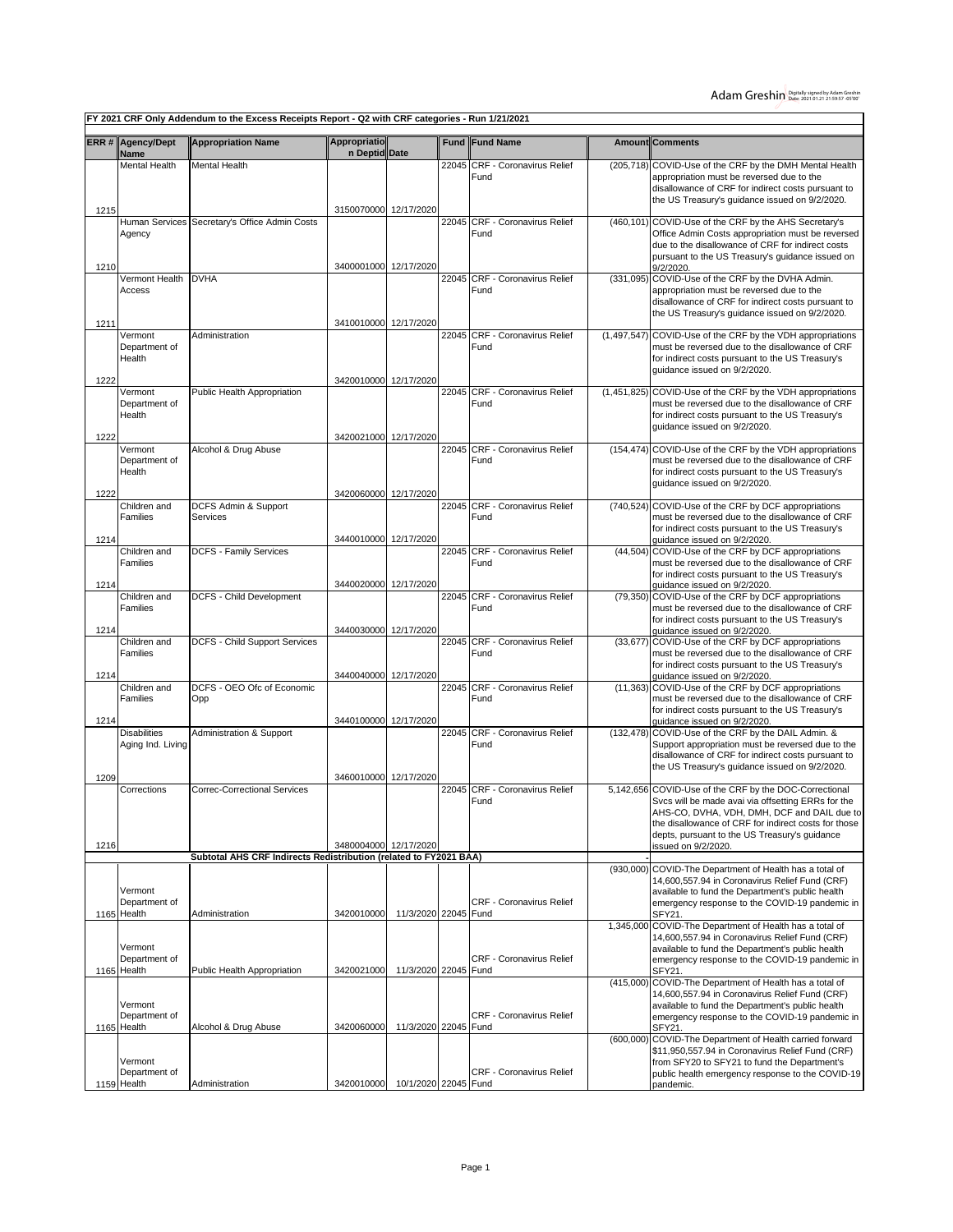| Vermont<br>Department of             |                                                                      |                                  |                                                            | <b>CRF - Coronavirus Relief</b>  |            | 600,000 COVID-The Department of Health carried forward<br>\$11,950,557.94 in Coronavirus Relief Fund (CRF)<br>from SFY20 to SFY21 to fund the Department's<br>public health emergency response to the COVID-19                                        |
|--------------------------------------|----------------------------------------------------------------------|----------------------------------|------------------------------------------------------------|----------------------------------|------------|-------------------------------------------------------------------------------------------------------------------------------------------------------------------------------------------------------------------------------------------------------|
| 1159 Health                          | Alcohol & Drug Abuse<br>Subtotal Other Redistribution of FY2021 ERRs | 3420060000                       | 10/1/2020 22045 Fund                                       |                                  |            | pandemic.                                                                                                                                                                                                                                             |
|                                      |                                                                      |                                  | (1,723,628) COVID-\$1,723,628.04 from the VT Depaftment of |                                  |            |                                                                                                                                                                                                                                                       |
| 1225 Labor                           | VT Department of Labor                                               | 4100500000 12/22/2020 22045 Fund |                                                            | <b>CRF - Coronavirus Relief</b>  |            | Labor appropriation may be reversed and used for<br>other statewide needs. These funds reverse ven in<br>ER00001129.                                                                                                                                  |
| Vermont Health<br>1211 Access        | <b>DVHA</b>                                                          | 3410010000 12/17/2020 22045 Fund |                                                            | <b>CRF - Coronavirus Relief</b>  |            | (808,955) COVID-Use of the CRF by the DVHA Admin.<br>appropriation must be reversed due to the<br>disallowance of CRF for indirect costs pursuant to<br>the US Treasury's guidance issued on 9/2/2020.                                                |
| Natural<br>Resources<br>1206 Board   | Natural Resources Board                                              | 6215000000 12/15/2020 22045 Fund |                                                            | <b>CRF - Coronavirus Relief</b>  |            | (52,405) COVID-\$52,405.46 from the NRB appropriation<br>may be reversed and used for other statewide<br>needs. These funds reverse approval previously<br>given in ER00001131.                                                                       |
| Human<br>Resources-<br>1203 Gov'tal  | PERSONNEL OPERATIONS                                                 | 1120010000 12/11/2020 22045 Fund |                                                            | <b>CRF - Coronavirus Relief</b>  |            | (145,000) COVID-\$162,000.00 from the DHR Personnel<br>Operations and VTHR Operations appropriations<br>may be reversed and used for other statewide<br>needs. These funds reverse approval previously<br>given in ER00001139.                        |
| Human<br>Resources-<br>1203 Gov'tal  | DHR - VTHR Operations                                                | 1120080000 12/11/2020 22045 Fund |                                                            | CRF - Coronavirus Relief         |            | (17,000) COVID-\$162,000.00 from the DHR Personnel<br>Operations and VTHR Operations appropriations<br>may be reversed and used for other statewide<br>needs. These funds reverse approval previously<br>given in ER00001139.                         |
|                                      |                                                                      |                                  |                                                            |                                  |            | (70,000) COVID-\$70,000.00 from the DHR Employee<br>Benefits appropriation may be reversed and used<br>for other statewide needs. These funds reverse                                                                                                 |
| Human                                | 1204 Resources-Prop Employee Benefits & Wellness                     | 1125000000 12/11/2020 22045 Fund |                                                            | <b>CRF - Coronavirus Relief</b>  |            | approval previously given in ER00001140.<br>(26,200) COVID-\$33,149.43 from the BGS Administrative                                                                                                                                                    |
| Buildings & Gen<br>1198 Serv-Gov'tal | <b>BGS-Administrative Services</b>                                   | 1150100000 12/11/2020 22045 Fund |                                                            | CRF - Coronavirus Relief         |            | Services and Engineering appropriations may be<br>reversed and used for other statewide needs.<br>These funds reverse approval previously given in<br>ER00001142.                                                                                     |
| Buildings & Gen<br>1198 Serv-Gov'tal | <b>BGS-Engineering</b>                                               | 1150300000 12/11/2020 22045 Fund |                                                            | CRF - Coronavirus Relief         |            | (7,449) COVID-\$33,149.43 from the BGS Administrative<br>Services and Engineering appropriations may be<br>reversed and used for other statewide needs.<br>These funds reverse approval previously given in<br>ER00001142.                            |
| Natural<br>Resources<br>1199 Agency  | "Admin., Management &<br>Planning                                    | 6100010000 12/11/2020 22045 Fund |                                                            | CRF - Coronavirus Relief         |            | (15,704) COVID-\$15,704 from the ANR Admin, Management<br>& Planning appropriation may be reversed and<br>used for other statewide needs. These funds<br>reverse approval previously given in ER00001130.                                             |
| 1200 Fish & Wildlife                 | FW Support & Field Services                                          | 6120000000 12/11/2020 22045 Fund |                                                            | <b>CRF - Coronavirus Relief</b>  |            | (86,327) COVID-\$86,327 from the FW Suport & Field<br>Services appropriation may be reversed and<br>usedfor other statewide needs. These funds<br>reverse approval previously given in ER00001134.                                                    |
| Forests, Parks &<br>1201 Recreation  | Forestry                                                             | 6130020000 12/11/2020 22045 Fund |                                                            | CRF - Coronavirus Relief         |            | (200,000) COVID-\$200,000 from the FPR Forestry<br>appropriation may be reversed and used for other<br>statewide needs. These funds reverse approval<br>previously given in ER00001135.                                                               |
| Environmental<br>1202 Conservation   | Management & Support<br>Services                                     | 6140020000                       | 12/11/2020 22045 Fund                                      | CRF - Coronavirus Relief         | (500,000)  | COVID-\$500,000 from the DEC Management &<br>Support Services appropriation may be<br>reversedand used for other statewide needs. These<br>funds reverse approval previously given in<br>ER00001136.                                                  |
| <b>Human Services</b><br>1196 Agency | Secretary's Office Admin Costs                                       | 3400001000 12/10/2020 22045 Fund |                                                            | <b>CRF - Coronavirus Relief</b>  |            | (843,205) COVID-\$843,205.47 from the AHS Secretary's<br>Office Admin Costs appropriations may be reversed<br>and used for other statewide needs. These funds<br>reverse approval previously given in ER00001122.                                     |
| Financial<br>1197 Regulation         | Administration                                                       | 2210080000                       | 12/8/2020 22045 Fund                                       | <b>CRF - Coronavirus Relief</b>  |            | (25,350) COVID-\$25,349.74 from the DFR administration<br>appropriation may be reversed and used for other<br>statewide needs. These funds reverse approval<br>previously given in ER00001149.                                                        |
| Children and<br>1195 Families        | DCFS Admin & Support<br>Services                                     | 3440010000                       | 12/7/2020 22045                                            | CRF - Coronavirus Relief<br>Fund | (233, 744) | COVID-\$1,320,641.27 from the DCF admin, CDD,<br>OCS, and Woodside appropriations may be<br>reversed and used for other statewide needs,<br>including an adjustment to OEO. These funds<br>reverse approval previously given in ER00001126.           |
| Children and                         |                                                                      |                                  |                                                            | <b>CRF - Coronavirus Relief</b>  |            | (623,081) COVID-\$1,320,641.27 from the DCF admin, CDD,<br>OCS, and Woodside appropriations may be<br>reversed and used for other statewide needs,<br>including an adjustment to OEO. These funds<br>reverse approval previously given in ER00001126. |
| 1195 Families                        | DCFS - Child Development                                             | 3440030000                       | 12/7/2020 22045 Fund                                       |                                  |            |                                                                                                                                                                                                                                                       |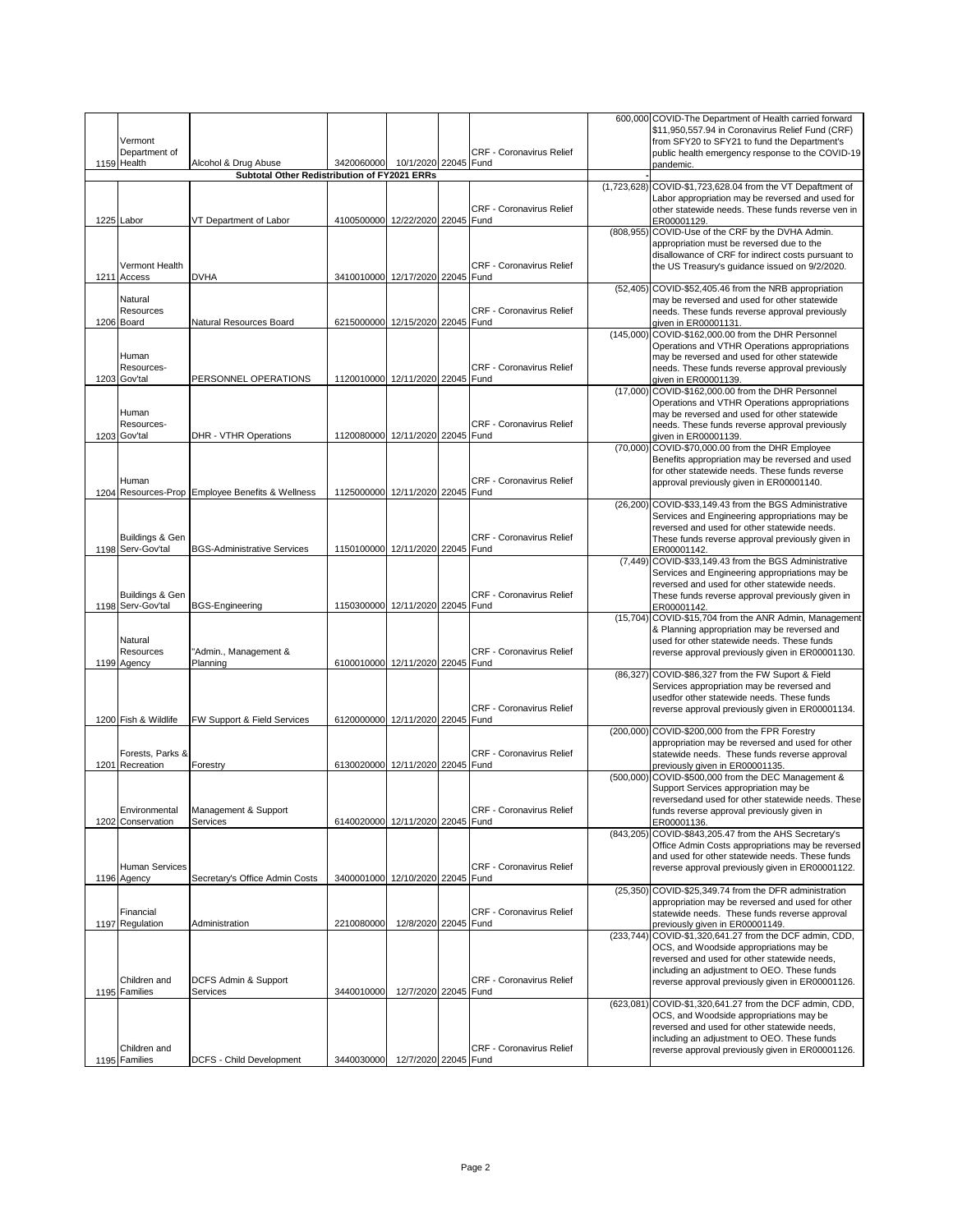|                                          |                                                                         |                                  |                       |      |                                 |                | (258,984) COVID-\$1,320,641.27 from the DCF admin, CDD,                                                       |
|------------------------------------------|-------------------------------------------------------------------------|----------------------------------|-----------------------|------|---------------------------------|----------------|---------------------------------------------------------------------------------------------------------------|
|                                          |                                                                         |                                  |                       |      |                                 |                | OCS, and Woodside appropriations may be<br>reversed and used for other statewide needs,                       |
|                                          |                                                                         |                                  |                       |      |                                 |                | including an adjustment to OEO. These funds                                                                   |
| Children and<br>1195 Families            | DCFS - Child Support Services                                           | 3440040000                       | 12/7/2020 22045 Fund  |      | <b>CRF - Coronavirus Relief</b> |                | reverse approval previously given in ER00001126.                                                              |
|                                          |                                                                         |                                  |                       |      |                                 |                | 49,120 COVID-\$1,320,641.27 from the DCF admin, CDD,                                                          |
|                                          |                                                                         |                                  |                       |      |                                 |                | OCS, and Woodside appropriations may be                                                                       |
|                                          |                                                                         |                                  |                       |      |                                 |                | reversed and used for other statewide needs,<br>including an adjustment to OEO. These funds                   |
| Children and                             | DCFS - OEO Ofc of Economic                                              |                                  |                       |      | <b>CRF - Coronavirus Relief</b> |                | reverse approval previously given in ER00001126.                                                              |
| 1195 Families                            | Opp                                                                     | 3440100000                       | 12/7/2020 22045 Fund  |      |                                 |                | (253,952) COVID-\$1,320,641.27 from the DCF admin, CDD,                                                       |
|                                          |                                                                         |                                  |                       |      |                                 |                | OCS, and Woodside appropriations may be                                                                       |
|                                          |                                                                         |                                  |                       |      |                                 |                | reversed and used for other statewide needs,<br>including an adjustment to OEO. These funds                   |
| Children and                             |                                                                         |                                  |                       |      | <b>CRF - Coronavirus Relief</b> |                | reverse approval previously given in ER00001126.                                                              |
| 1195 Families                            | DCFS - Woodside Rehab Center                                            | 3440120000                       | 12/7/2020 22045       | Fund |                                 |                |                                                                                                               |
|                                          |                                                                         |                                  |                       |      |                                 |                | (667,763) COVID-\$667,762.79 from the ADS appropriation<br>may be reversed and used for other statewide       |
| Agency of Digital                        |                                                                         |                                  |                       |      | <b>CRF - Coronavirus Relief</b> |                | needs. These funds reverse approval previously                                                                |
| 1189 Services                            | Comm & Info Technology                                                  | 1105500000 11/17/2020 22045 Fund |                       |      |                                 |                | given in ER00001121.<br>(6,946,000) COVID-\$6,946,000 from the DCF-CDD                                        |
|                                          |                                                                         |                                  |                       |      |                                 |                | appropriations may be reversed and used for other                                                             |
| Children and<br>1187 Families            | DCFS - Child Development                                                | 3440030000 11/13/2020 22045 Fund |                       |      | <b>CRF - Coronavirus Relief</b> |                | statewide needs. These funds reverse approval                                                                 |
|                                          | Subtotal Available for Reallocation by JFC (previously reported & used) |                                  |                       |      |                                 | (13, 455, 628) | previously given in ER00001143.                                                                               |
|                                          |                                                                         |                                  |                       |      |                                 |                | 12,000,000 COVID-\$3.5M for building capacity for COVID                                                       |
|                                          |                                                                         |                                  |                       |      |                                 |                | testing was approved by the JFC on 11/5/20. An<br>additional \$8.5M for building capacity for COVID           |
|                                          |                                                                         |                                  |                       |      |                                 |                | testing was approved by the JFC on 11/5/20. Both                                                              |
| <b>Human Services</b><br>1194 Agency     | AHS-COVID Testing                                                       | 3400892110                       | 12/3/2020 22045 Fund  |      | <b>CRF - Coronavirus Relief</b> |                | approvals equal \$12M and will be spent from the<br>same appropriation.                                       |
|                                          |                                                                         |                                  |                       |      |                                 |                | 931,880 COVID-\$931,880 for VITL to reinforce the VHIE                                                        |
| Vermont Health                           |                                                                         |                                  |                       |      | <b>CRF - Coronavirus Relief</b> |                | between VDH and providers was approved by the                                                                 |
| 1191 Access                              | <b>DVHA</b>                                                             | 3410010000 11/23/2020 22045 Fund |                       |      |                                 |                | Joint Fiscal Committee on November 14, 2020.                                                                  |
|                                          |                                                                         |                                  |                       |      |                                 |                | 8,000,000 COVID-CARES Act P.L. 116-136, Section 5001.                                                         |
|                                          |                                                                         |                                  |                       |      |                                 |                | JFC 11/5/20 approved plan. Funds will be used to<br>supplement the appropriation found in Act 154             |
| <b>Human Services</b>                    |                                                                         |                                  |                       |      | <b>CRF - Coronavirus Relief</b> |                | Sec.B.1121.2 for the Front-Line Employees Hazard                                                              |
| 1171 Agency                              | AHS - Hazard Pay grants                                                 | 3400892108 11/19/2020 22045 Fund |                       |      |                                 |                | Pay Grant Program.<br>6,450,000 COVID-\$6,450,000 for supplemental payments to                                |
| Children and                             | DCF-Supplemental Pmt-                                                   |                                  |                       |      | <b>CRF - Coronavirus Relief</b> |                | 3SquaresVT households was approved by the Joint                                                               |
| 1192 Families                            | 3Squares                                                                | 3440892106 11/19/2020 22045 Fund |                       |      |                                 |                | Fiscal Committee on November 14, 2020.                                                                        |
|                                          |                                                                         |                                  |                       |      |                                 |                | 75,000,000 COVID-\$75M for ACCD Emergency Economic<br>Relief Grants ws approved by the Joint Fiscal           |
|                                          |                                                                         |                                  |                       |      |                                 |                | Committee on November 14, 2020. \$750,000 for                                                                 |
| Commerce &<br>Communty Dev               |                                                                         |                                  |                       |      | <b>CRF - Coronavirus Relief</b> |                | ACCD Restart Business Assistance was approved<br>by the Joint Fiscal Committee on November 14,                |
| 1190 Agency                              | ACCD-Emerg Econ Relief Grant                                            | 7100892101 11/19/2020 22045 Fund |                       |      |                                 |                | 2020.                                                                                                         |
|                                          |                                                                         |                                  |                       |      |                                 |                | 750,000 COVID-\$75M for ACCD Emergency Economic<br>Relief Grants ws approved by the Joint Fiscal              |
|                                          |                                                                         |                                  |                       |      |                                 |                | Committee on November 14, 2020. \$750,000 for                                                                 |
| Commerce &<br>Communty Dev               |                                                                         |                                  |                       |      | <b>CRF - Coronavirus Relief</b> |                | ACCD Restart Business Assistance was approved<br>by the Joint Fiscal Committee on November 14,                |
| 1190 Agency                              | <b>ACCD-Restart Business Assist</b>                                     | 7100892105 11/19/2020 22045 Fund |                       |      |                                 |                | 2020.                                                                                                         |
|                                          |                                                                         |                                  |                       |      |                                 |                | 3,240,479 COVID-CARES Act - P.L. 116-136, Section 5001 -<br>Amt allocated in the 11/5/20 JFC approved         |
|                                          |                                                                         |                                  |                       |      |                                 |                | reallocation of CRF. Eligible costs include Fall 2020                                                         |
| Vermont                                  |                                                                         |                                  |                       |      |                                 |                | COVID testing at independent colleges. Funding                                                                |
| Department or<br>1186 Health             | Administration                                                          | 3420010000                       | 11/13/2020 22045 Fund |      | CRF - Coronavirus Relief        |                | requested by the Association of Vermont<br>Independent Colleges (AVIC).                                       |
|                                          |                                                                         |                                  |                       |      |                                 |                | 1,120,000 COVID-The additional \$1,120,000 for the Public                                                     |
|                                          |                                                                         |                                  |                       |      |                                 |                | Service appropriation was approved by the Joint<br>Fiscal Committee on November 9, 2020. This                 |
|                                          |                                                                         |                                  |                       |      |                                 |                | additional amount was approved for supplemental                                                               |
| <b>Public Service</b><br>1188 Department | Regulation & Energy Efficiency                                          | 2240000000 11/12/2020 22045 Fund |                       |      | CRF - Coronavirus Relief        |                | grants to the CUDs to construct emergency<br>broadband infrastructure.                                        |
|                                          |                                                                         |                                  |                       |      |                                 |                | 445,094 COVID-An additional \$4,550,000 for the DOE-VT                                                        |
|                                          |                                                                         |                                  |                       |      |                                 |                | Pre-K through 12 ont-time dept id was approved by<br>the Joint Fiscal Committee on November 5, 2020.          |
|                                          |                                                                         |                                  |                       |      |                                 |                | This amount was approved for use in the PK-12                                                                 |
| Education<br>1183 Agency                 | DOE-VT Pre-K through 12                                                 | 5100892104 11/12/2020 22045 Fund |                       |      | CRF - Coronavirus Relief        |                | HVAC program, administered by Efficiency                                                                      |
|                                          |                                                                         |                                  |                       |      |                                 |                | Vermont.<br>750,000 COVID-\$750K for the Secretary's Office for use on                                        |
|                                          |                                                                         |                                  |                       |      |                                 |                | the Guidehouse contract and \$30,615 for Finance                                                              |
| Administration                           |                                                                         |                                  |                       |      | <b>CRF - Coronavirus Relief</b> |                | for use on eligible COVID-19 salary and benefits<br>was approved by the Joint Fiscal Committee on             |
| 1169 Agency                              | Secretary of Administration                                             | 1100010000 11/10/2020 22045      |                       | Fund |                                 |                | November 5, 2020.                                                                                             |
|                                          |                                                                         |                                  |                       |      |                                 |                | 30,615 COVID-\$750K for the Secretary's Office for use on<br>the Guidehouse contract and \$30,615 for Finance |
|                                          |                                                                         |                                  |                       |      |                                 |                | for use on eligible COVID-19 salary and benefits                                                              |
| Administration                           |                                                                         | 1100090000 11/10/2020 22045      |                       | Fund | <b>CRF - Coronavirus Relief</b> |                | was approved by the Joint Fiscal Committee on                                                                 |
| 1169 Agency                              | SOA Finance                                                             |                                  |                       |      |                                 |                | November 5, 2020.<br>30,000 COVID-\$30K for BGS - Information Centers was                                     |
| Buildings & Gen                          |                                                                         |                                  |                       |      | CRF - Coronavirus Relief        |                | approved by the Joint Fiscal Committee on                                                                     |
| 1170 Serv-Gov'tal                        | <b>BGS-Information Centers</b>                                          | 1150400000 11/10/2020 22045 Fund |                       |      |                                 |                | November 5, 2020.                                                                                             |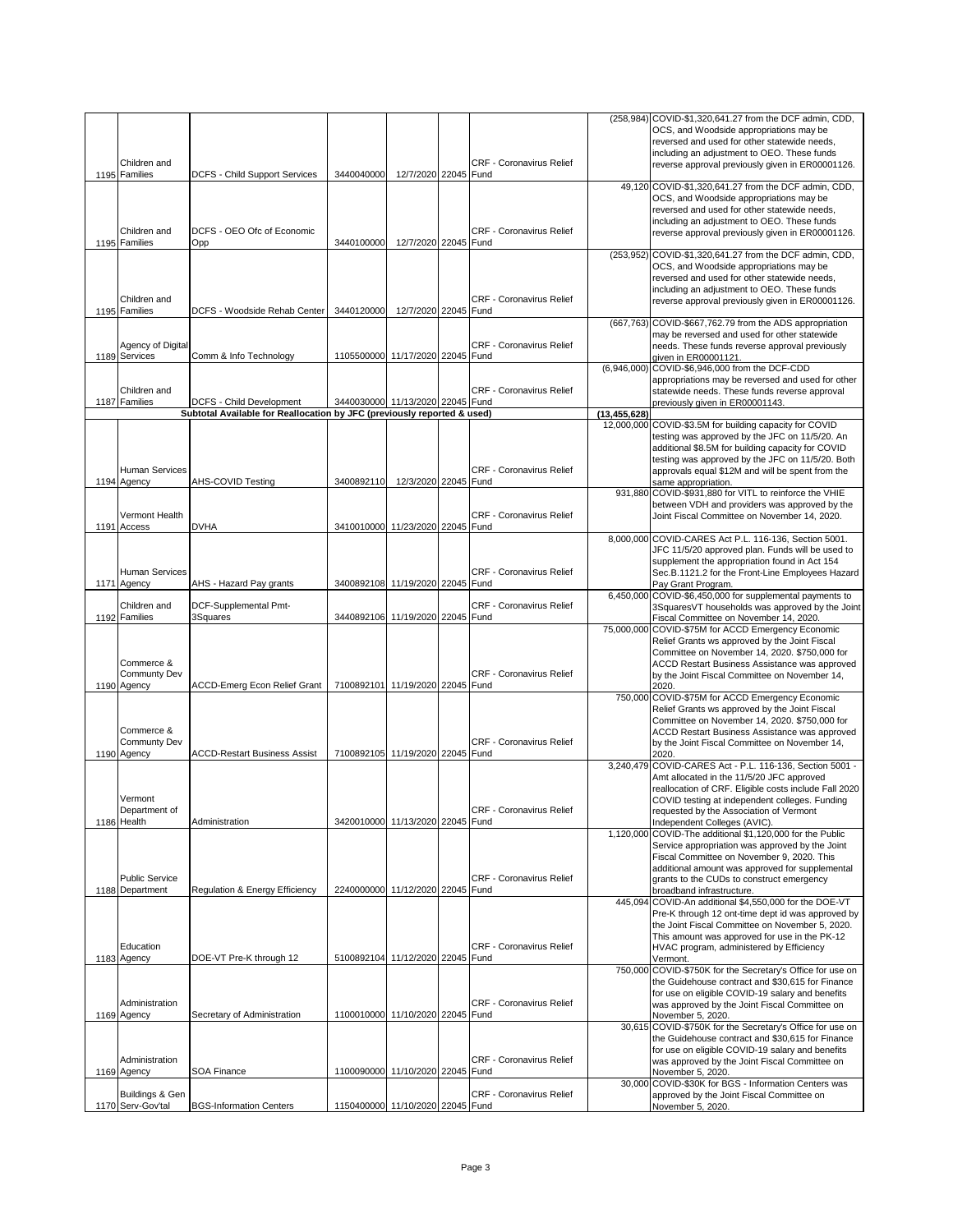| Buildings & Gen                     |                                                 |                                  |  | <b>CRF - Coronavirus Relief</b> |             | 270,000 COVID-\$270K for BGS - Fee for Space was<br>approved by the Joint Fiscal Committee on         |
|-------------------------------------|-------------------------------------------------|----------------------------------|--|---------------------------------|-------------|-------------------------------------------------------------------------------------------------------|
| 1170 Serv-Prop                      | <b>BGS-Fee For Space</b>                        | 1160550000 11/10/2020 22045 Fund |  |                                 |             | November 5, 2020.                                                                                     |
|                                     |                                                 |                                  |  |                                 |             | 500,000 COVID-The additional \$500,000 for the Public                                                 |
|                                     |                                                 |                                  |  |                                 |             | Service appropriation was approved by the Joint<br>Fiscal Committee on November 5, 2020. This         |
| <b>Public Service</b>               |                                                 |                                  |  | <b>CRF - Coronavirus Relief</b> |             | additional amount was approved for water/sewer                                                        |
| 1174 Department                     | Regulation & Energy Efficiency                  | 2240000000 11/10/2020 22045 Fund |  |                                 |             | arrearages.                                                                                           |
|                                     |                                                 |                                  |  |                                 |             | 1,186,990 COVID-JFC approved CRF reallocation                                                         |
|                                     |                                                 |                                  |  |                                 |             | 11/05/2020; CARES Act - P.L. 116-136, Section<br>5001. CRF funds will be used for eligible VPCH       |
|                                     |                                                 |                                  |  |                                 |             | operating expenses and Windham Center (COVID                                                          |
|                                     |                                                 |                                  |  | <b>CRF - Coronavirus Relief</b> |             | positive inpatient facility) FEMA state match.                                                        |
| 1175 Mental Health                  | Mental Health                                   | 3150070000 11/10/2020 22045 Fund |  |                                 |             | 15,000 COVID-CARES Act - P.L. 116-136, Section 5001.                                                  |
|                                     |                                                 |                                  |  |                                 |             | JFC 11/5/20 approved plan. Funds will be used to                                                      |
|                                     |                                                 |                                  |  |                                 |             | support in providing financial assistance to the                                                      |
| <b>Human Services</b>               |                                                 |                                  |  | <b>CRF - Coronavirus Relief</b> |             | Vermont Donor Mile Center for families in need.                                                       |
| 1172 Agency                         | Secretary's Office Admin Costs                  | 3400001000 11/10/2020 22045 Fund |  |                                 | 824,711     | COVID-CARES Act - P.L. 116-136, Section 5001.                                                         |
|                                     |                                                 |                                  |  |                                 |             | JFC 11/5/20 approved plan. Funds will be used for                                                     |
|                                     |                                                 |                                  |  |                                 |             | DVHA staffing an contracts (\$15,756). Also,                                                          |
| Vermont Health<br>1173 Access       | <b>DVHA</b>                                     | 3410010000 11/10/2020 22045 Fund |  | <b>CRF - Coronavirus Relief</b> |             | \$808,955 was approved for the improvement of<br>access to COVID-19 testing.                          |
|                                     |                                                 |                                  |  |                                 |             | 1,000,000 COVID-JFC Approval on 11/5/20. Funds are to                                                 |
|                                     |                                                 |                                  |  |                                 |             | expand the prior appropriation related to                                                             |
|                                     |                                                 |                                  |  |                                 |             | Microbusiness EMBRACE technical assistance                                                            |
| Children and<br>1176 Families       | DCF-OEO-Community Action                        | 3440892101 11/10/2020 22045 Fund |  | CRF - Coronavirus Relief        |             | associated with COVID (Act 120 (Section A.49 (a)<br>(13)).                                            |
|                                     |                                                 |                                  |  |                                 |             | 6,946,000 COVID-JFC Approval on 11/5/20. Funds are to                                                 |
|                                     |                                                 |                                  |  |                                 |             | expand the prior appropriation (Act 136 Sec.                                                          |
| Children and                        |                                                 |                                  |  | CRF - Coronavirus Relief        |             | 14(a)(1) related to the Operational Relief Grants as                                                  |
| 1177 Families                       | DCF-Restart, Covid costs-Child                  | 3440892104 11/10/2020 22045 Fund |  |                                 |             | it relates to child care programs, and support for the<br>Parent Child Centers.                       |
|                                     |                                                 |                                  |  |                                 |             | 200,000 COVID-CARES Act - P.L. 116-136, Section 5001 -                                                |
|                                     |                                                 |                                  |  |                                 |             | Eligible costs include COVID eligible salary costs                                                    |
|                                     |                                                 |                                  |  |                                 |             | (substantially dedicated time to COVID response).<br>JFC approved CRF funds on 11.5.20 for DAIL       |
| <b>Disabilities</b>                 |                                                 |                                  |  | CRF - Coronavirus Relief        |             | Admin/SEOC CRF related expenses.                                                                      |
|                                     | 1184 Aging Ind. Living Administration & Support | 3460010000 11/10/2020 22045 Fund |  |                                 |             |                                                                                                       |
|                                     |                                                 |                                  |  |                                 |             | 375,000 COVID-CARES Act - P.L. 116-136, Section 5001.<br>JFC approved CRF funds on 11.5.20 to build   |
| <b>Disabilities</b>                 |                                                 |                                  |  | CRF - Coronavirus Relief        |             | capacity at Burlington Health & Rehab (SNF) to free                                                   |
|                                     | 1185 Aging Ind. Living DAIL - Long Term Care    | 3460080000 11/10/2020 22045 Fund |  |                                 |             | up beds at UVMMC.                                                                                     |
| Natural<br>Resources                | "Admin., Management &                           |                                  |  | CRF - Coronavirus Relief        |             | 12,000 COVID-This ERR to allocate spending for                                                        |
| 1179 Agency                         | Planning                                        | 6100010000 11/10/2020 22045 Fund |  |                                 |             | administrative costs authorized by the Joint Fiscal<br>committee on 11/5/2020.                        |
|                                     |                                                 |                                  |  |                                 |             | 15,000 COVID-This ERR to allocate spending for                                                        |
| 1181 Fish & Wildlife                | FW Support & Field Services                     | 6120000000 11/10/2020 22045 Fund |  | <b>CRF - Coronavirus Relief</b> |             | administrative costs authorized by the Joint                                                          |
|                                     |                                                 |                                  |  |                                 |             | Fiscalcommittee on 11/5/2020.<br>74,352 COVID-This ERR to allocate spending for                       |
| Forests, Parks &                    |                                                 |                                  |  | <b>CRF - Coronavirus Relief</b> |             | administrative costs authorized by the Joint                                                          |
| 1182 Recreation                     | Administration                                  | 6130010000 11/10/2020 22045 Fund |  |                                 |             | Fiscalcommittee on 11/5/2020.                                                                         |
| Forests, Parks &                    |                                                 |                                  |  | CRF - Coronavirus Relief        |             | 42,556 COVID-This ERR to allocate spending for<br>administrative costs authorized by the Joint        |
| 1182 Recreation                     | Forestry                                        | 6130020000 11/10/2020 22045 Fund |  |                                 |             | Fiscalcommittee on 11/5/2020.                                                                         |
|                                     |                                                 |                                  |  |                                 |             | 31,822 COVID-This ERR to allocate spending for                                                        |
| Forests, Parks &<br>1182 Recreation | Parks                                           | 6130030000 11/10/2020 22045 Fund |  | <b>CRF - Coronavirus Relief</b> |             | administrative costs authorized by the Joint<br>Fiscalcommittee on 11/5/2020.                         |
|                                     |                                                 |                                  |  |                                 |             | 4,270 COVID-This ERR to allocate spending for                                                         |
| Forests, Parks &                    |                                                 |                                  |  | CRF - Coronavirus Relief        |             | administrative costs authorized by the Joint                                                          |
| 1182 Recreation                     | <b>Lands Administration</b>                     | 6130040000 11/10/2020 22045 Fund |  |                                 |             | Fiscalcommittee on 11/5/2020                                                                          |
| Environmental                       | Management & Support                            |                                  |  | CRF - Coronavirus Relief        |             | 17,160 COVID-This ERR to allocate spending for<br>administrative costs authorized by the Joint Fiscal |
| 1180 Conservation                   | <b>Services</b>                                 | 6140020000 11/10/2020 22045      |  | Fund                            |             | committee on 11/5/2020.                                                                               |
|                                     |                                                 |                                  |  |                                 |             | 26,460 COVID-This ERR to allocate spending for                                                        |
|                                     |                                                 |                                  |  |                                 |             |                                                                                                       |
| Environmental                       | Air & Waste Management                          |                                  |  | <b>CRF - Coronavirus Relief</b> |             | administrative costs authorized by the Joint Fiscal                                                   |
| 1180 Conservation                   | Approp                                          | 6140030000 11/10/2020 22045 Fund |  |                                 |             | committee on 11/5/2020.<br>41,380 COVID-This ERR to allocate spending for                             |
| Environmental                       |                                                 |                                  |  | CRF - Coronavirus Relief        |             | administrative costs authorized by the Joint Fiscal                                                   |
| 1180 Conservation                   | Water Programs Appropriaion                     | 6140040000 11/10/2020 22045 Fund |  |                                 |             | committee on 11/5/2020.                                                                               |
|                                     |                                                 |                                  |  |                                 | 1,000,000   | COVID-The additional \$1,000,000 for the ACCD<br>CRF one-time deptId for Southeastern Vermont         |
|                                     |                                                 |                                  |  |                                 |             | County Action was approved by the Joint Fiscal                                                        |
| Commerce &                          |                                                 |                                  |  |                                 |             | Committee on November 5, 2020. This funding will                                                      |
| Communty Dev                        | ACCD -Grant to SE VT Comm                       |                                  |  | CRF - Coronavirus Relief        |             | support the Restaurants and Farmers Feeding the                                                       |
| 1178 Agency                         | Actn<br>Subtotal November JFC Approvals         | 7100892106 11/10/2020 22045 Fund |  |                                 | 121,330,769 | Hungry Program.                                                                                       |
|                                     |                                                 |                                  |  |                                 |             | 250,263 COVID-The additional \$250,263 for the ADS                                                    |
|                                     |                                                 |                                  |  |                                 |             | appropriation was approved by the Joint Fiscal                                                        |
|                                     |                                                 |                                  |  |                                 |             | Committee on December 21, 2020. This additional<br>amount was approved for ADS staff time and MTX     |
| Agency of Digital<br>1227 Services  | Comm & Info Technology                          | 1105500000 12/29/2020 22045 Fund |  | <b>CRF - Coronavirus Relief</b> |             | contractor time for W-9 compliance.                                                                   |